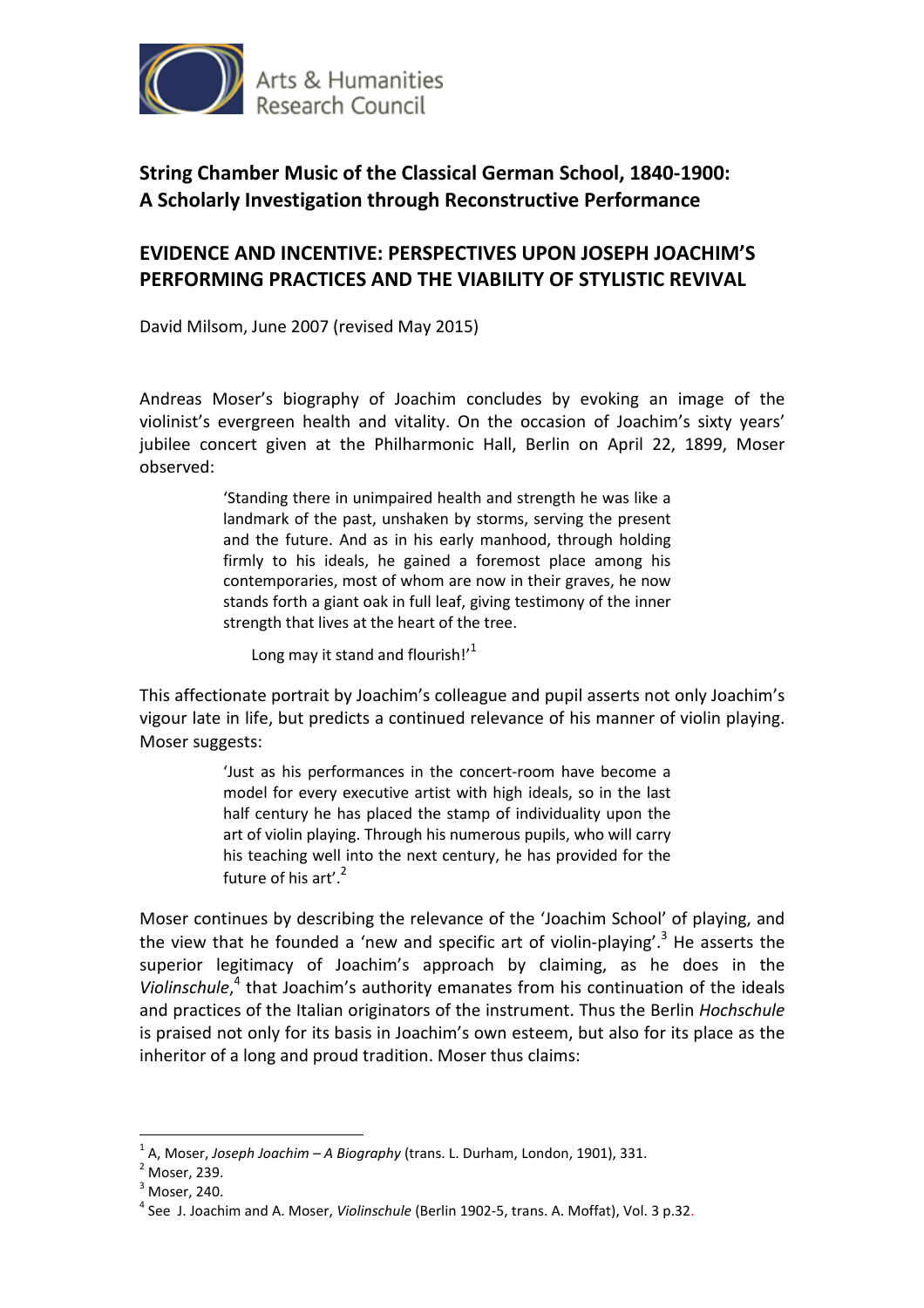'As centuries ago multitudes of German musicians made pilgrimages to Italy in order to learn at the very cradle of instrumental music, so to-day Italian and French students flock to Berlin to learn at the German capital how their forefathers practised the art of fiddle-playing.<sup>5</sup>

Moser attempts thus to grant permanence as well as legitimacy to Joachim's legacy. Nor is this a dusty academicism, for Moser bestows upon Joachim the compliment that 'He is the first who has played the violin, not for its own sake, but in the service of an ideal, and has lifted up his calling from the rank of mere mechanical skill to an intellectual level'.<sup>6</sup>

 In reality, Joachim's approach and style soon faded after his death, and the Berlin *Hochschule*, which enshrined his aesthetic and practical approach, was seen by many more progressive figures as reactionary and even technically unsound.<sup>7</sup> By the 1930s, almost nothing of his style of playing survived, except perhaps in a few isolated instances. Fragments of his approach can be heard in the playing of Arnold Rosé who, as late as the 1940s perpetuated Joachim's traits of a 'dry' sound and sparing vibrato,<sup>8</sup> although most players by World War II spoke an aesthetic language that was, in many respects, in direct opposition to Joachim's ideals and practices.

Moreover, this newer style of playing retains its dominance today. The most obvious traits of this twentieth-century manner of playing can be glimpsed not only in the comparatively continuous vibrato, discrete use of portamento and preponderance of sprung staccato bowstrokes, but also in more basic, even philosophical ideals of modern playing: rhythmic accuracy and fidelity to the printed score, stability of tempo, and the prizing of ensemble 'togetherness' and precision. All of these aspects of playing stand in stark contrast to Joachim's approach and its continuation of performing practices described throughout the nineteenth (and even eighteenth) century.<sup>9</sup> Joachim's stylistic position became synonymous with all that was 'old fashioned' and even shameful, in what might be considered a 'romanticised' style of playing. This is powerfully drawn by studies of sound recordings that show very clearly a change in performance fashion and taste.<sup>10</sup> Increasingly, string players turned their backs on portamento as an expressive device, and commensurately increased both the frequency and intensity of vibrato, the latter becoming not so much the ornament as it had been described by eighteenth- and nineteenth-century writers, as a constituent of every competent player's basic sound. Tempo rubato, now synonymous with players of the ancien régime and just glimpsed in its waning days of popularity in early recordings and piano rolls, became a symbol of romantic

<sup>5</sup> Moser, 241.

 $<sup>6</sup>$  Ibid.</sup>

<sup>7</sup> See for example C. Flesch, *The Memoirs of Carl Flesch* (trans. H. Keller, London, 1957), 34-5 and H. J. Fuller-Maitland, *Living Masters of Music – Joachim* (London, 1905), 36.

<sup>8</sup> See Yfrah Neaman's recollections in R. Philip, *Performing Music in the Age of Recording* (Yale, 2004), 236-7. Rose's continued use of a 'pure' tone can be heard in the 1930 Vienna Philharmonic Orchestra performance of Mahler's 9<sup>th</sup> symphony (cond. Bruno Walter), in the finale solos. [HMV DB3613-3622 (2VH 7027-46); re-issued as CDEA 5005 by Duttom Laboratories].<br><sup>9</sup> See D. Mileam, Theory and Practice in Late Nineteenth Century.

See D, Milsom, *Theory and Practice in Late Nineteenth-Century Violin Performance 1850 – 1900* (Aldershott, 2003).

<sup>&</sup>lt;sup>10</sup> See R. Philip, *Early Recordings and Musical Style – Changing Tastes in Instrumental Performance 1900-1950* (Cambridge, 1992) and D. Milsom, *Theory and Practice*.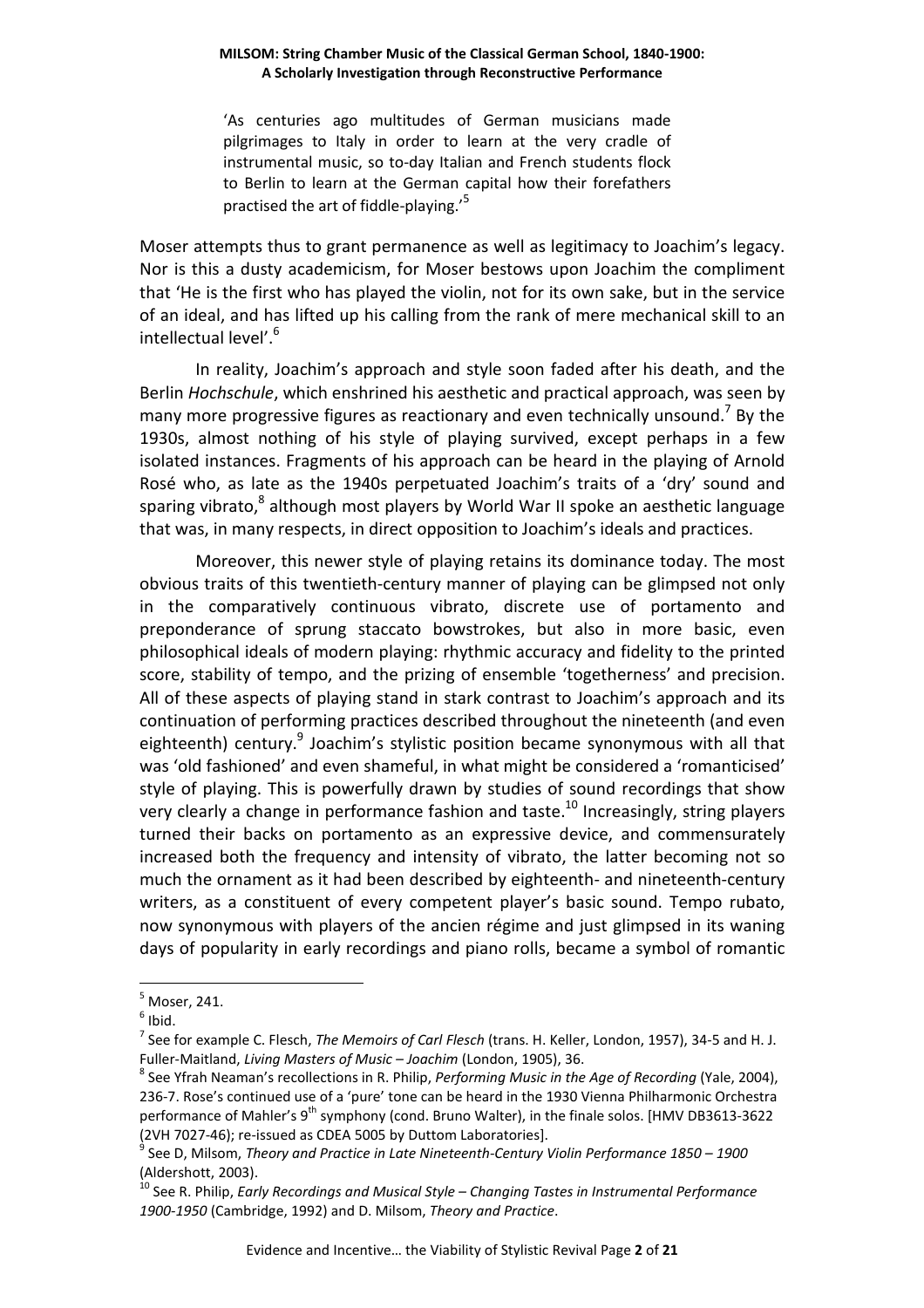excess, and even evidence of the inflated status of performers and their will to 'interpret' musical scores. $11$  The twentieth century prized a more objective expressiveness, outworked more in tonal enrichment than in spontaneous employment of expressive devices. Joachim's dislike of the continuous vibrato, and the increasingly strident tone of his admonishments against its over-use (also found with fellow adherents of established stylistic ideals<sup>12</sup>) placed his musicianship in opposition to this newer style, whilst the abandonment of many aspects of his own performance craftsmanship would perhaps have struck him as both perplexing and inartistic.

Taken overall, the accuracy of the impression above is not a matter of debate, and a considerable amount of scholarship has shown how rapidly the way of playing associated with Joachim was rendered obsolete in the first third of the twentieth century. By the 1970s, as Robert Philip relates, Joachim's playing was treated with fascination – not, as in Moser's time, for its evocation of peerless taste and refinement; the cultivation of the highest form of  $art - but$  as a preposterous and even laughable way of playing. Thus he observes:

> 'Thirty years ago, a recording of Joachim playing a Brahms Hungarian Dance, if played to an audience, used to make them laugh. It was a completely unfamiliar and, from the perspective of the 1970s, ludicrous manner of playing, and it was impossible to imagine that this was the great violinist for whom Brahms wrote his Violin Concerto.<sup>13</sup>

In the intervening time, Joachim's playing has been rehabilitated to a great extent. The chronological advance of 'historically-informed performance', which by 1991 included performance of Brahms symphonies on period instruments,  $14$  made Joachim's playing not merely 'old-fashioned' but 'historical': a higher status no doubt impelled by Philip's own scholarship and the publication in 1992 of his seminal *Early Recordings and Musical Style*<sup>15</sup> – the first major study of early recordings. Since this time, CD re-issue of Joachim's recordings<sup>16</sup> has improved knowledge of his playing, and the main thrust of this for many is his status as the oldest violinist on record. As one might listen to the distant echoes of Brahms performing his  $1<sup>st</sup>$  Hungarian Dance at the piano, $17$  or the dimly-discerned filaments of sound in Gouraud's 1888 Crystal Palace recording of Handel's *Israel in Egypt*,<sup>18</sup> so too, one might hear the dim sounds of Joachim's 1903 disks and wonder, with a child-like curiosity, at the sounds of a player born in the reign of William IV, who had worked with Spohr, Mendelssohn,

 $11$  Increasingly prescriptive attitudes of a number of influential composers such as Arnold Schonberg can be said to have effected a 'sea change' from Wagner's extreme applications of interpretative responsibility to one that circumscribed the responsibility of performers to following the instructions of the score. Conductors such as Felix Weingartner and Karl Muck perpetuated this trend in their increasingly disciplined and interpretatively restrained performances.

<sup>12</sup> For example, L. Auer, *Violin Playing as I Teach It* (New York, 1921), 60 and 62, and Joachim and Moser, Volume 2, 96.

<sup>13</sup> Philip, *Performing Music*, 248.

<sup>14</sup> CDC7 54286-2 (EMI).

 $15$  See note 10.

<sup>16</sup> OPALCD 9851.

<sup>&</sup>lt;sup>17</sup> British Library Sound Archive no 1CD0048883.

<sup>&</sup>lt;sup>18</sup> ENHS object catalogue E-2440-20.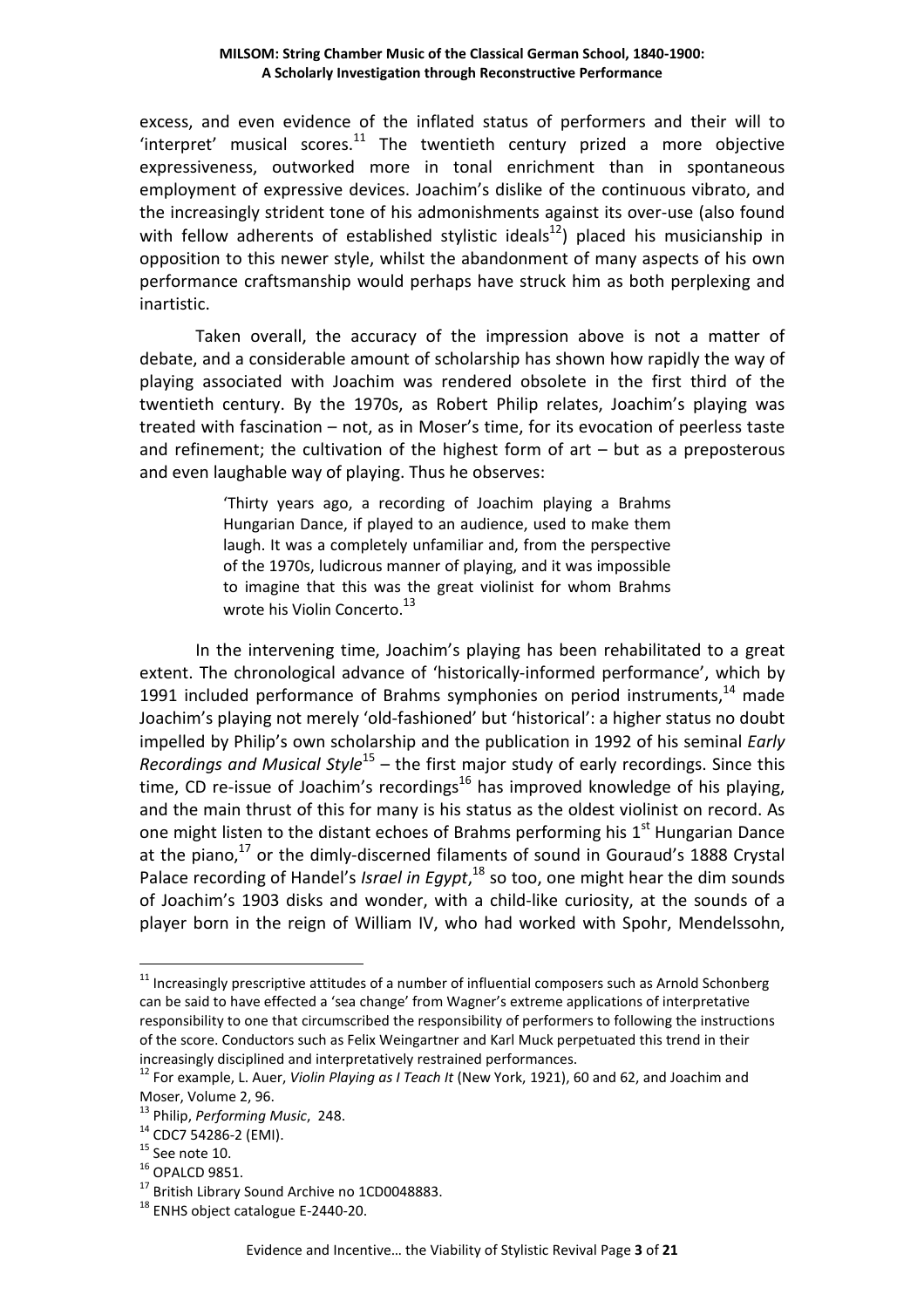Schumann and Brahms. Joachim scholarship is, in so many ways, well-tilled ground. Interest in his life and work has moved from the preserve of the unctuous admirer and even the grudging respect of the critic with (as in the case of Carl Flesch) a vested interest in dismantling Joachim's reputation,<sup>19</sup> to the preserve of the dispassionate and professional historian. The comparative richness of Joachim's legacy as regards evidence makes his study an obvious starting point in the everdeepening scholarship into late nineteenth-century performance.

There is much that can be learnt about Joachim's performing practices. As with his former pupil, Leopold Auer, we have three interrelated forms of readilyavailable source: a violin treatise, a body of editorial work, and of course, sound recordings.

Joachim's Violinschule, written in collaboration with Andreas Moser.<sup>20</sup> is a major 3-volume document enshrining his aesthetic ideals and perpetuating, into the twentieth century, many of the key tenets of established nineteenth-century stylistic taste. Joachim and Moser write at length on aspects not only of violin technique, but also of performance style. They reveal a remarkable parity with established figures of the German tradition and lengthy, verbatim quotation of Louis Spohr's Violinschule,<sup>21</sup> and in matters as fashion-sensitive as vibrato and portamento. This suggests a conscious inheritance of performance tradition.

Joachim also promulgated his ideals by means of his editions of classical masterworks of both solo violin and chamber repertoire. Perpetuating Spohr's example (in which he concludes his *Violinschule* with editions of Rode's 7<sup>th</sup> and his own  $9<sup>th</sup>$  concertos, complete with bowings, fingerings, vibrato signs and verbal commentaries), Joachim and Moser publish sixteen key solo violin works, with verbal prefaces. Although the written descriptions are more often of Moser's rather than Joachim's authorship, Joachim himself contributed lengthy articles on works of particular personal relevance, such as the Mendelssohn concerto, Op. 64, in which he expounds upon his experiences of learning the work with the composer. $^{22}$  Taken as a whole, these sixteen masterworks reveal much concerning his bowing and fingering styles, as well as his philosophical ethos. Attention might be drawn, for example, to his edition of Viotti's  $22^{nd}$  concerto.<sup>23</sup> This work, for which Joachim had a personal fondness and for which he mounted an ultimately unsuccessful crusade to revive it in the concert repertory, is presented with not only a full complement of cadenzas at all available junctures, but also an ornamented slow movement and reference to now-outmoded bowing styles such as *fouetté*. <sup>24</sup> The ornamented slow

 $19$  Carl Flesch was a prodigious editor and author in his own right who, as Joachim, acted as editor, author and practicing violinist. His adherence to the new 20<sup>th</sup> century aesthetic stance is clearly heard in his own playing and enshrined in his *The Art of Violin Playing* (English text, F. Martens, Vol 1, New York, 1924; Vol 2, New York 1930.

 $20$  See note 4.

<sup>21</sup> L. Spohr, *Violinschule* (Vienna, 1833).

<sup>&</sup>lt;sup>22</sup> Joachim and Moser Vol 3, 228-231.

<sup>&</sup>lt;sup>23</sup> Joachim and Moser Vol 3, 86-103. For a detailed examination of nineteenth-century editions of this concerto see C. Brown and D, Milsom, ' The Nineteenth-Century Legacy of the Viotti School: Editions of the Violin Concerto No. 22', in M. Sala (ed), *Giovanni Battista Viotti – A Composer Between the Two Revolutions* (Bologna, 2006), 157-198.

<sup>&</sup>lt;sup>24</sup> A 'whipped' effect in which the bow is throw with some force onto the string in the upper-half or at the point of the bow.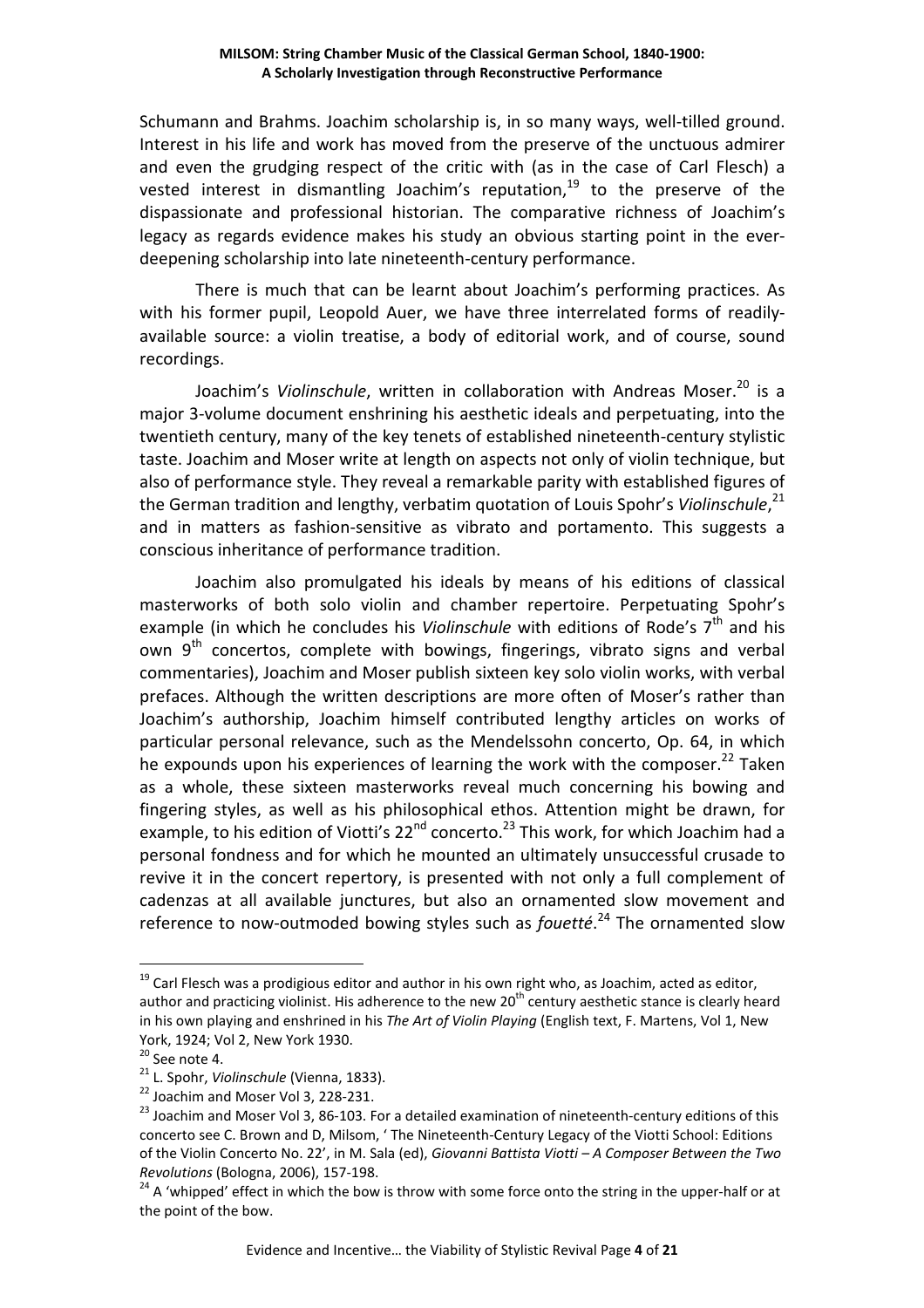movement, 'following tradition', $25$  places Joachim's edition in the context of his former mentor, Ferdinand David, $26$  an equally prolific editor of classical solo and chamber works and with whom Joachim shared many editorial traits of style. It also hints at Joachim's attempt, at some considerable historical distance, to suggest appropriate historically-informed performance of the work, two-thirds of a century before the concept of HIP reached anything like its current form. His care to present Viotti's original notation as well as his own ornamented version of it (a practice also shared by David) displays his scholarly bearing and caution; Joachim clearly intended to act here as a torchbearer for an established tradition.

Joachim's recordings<sup>27</sup> corroborate his writings remarkably closely. Whilst he tempers his remarks in the *Violinschule* with the pragmatic acceptance that 'all rules applied to the art of music performance are not of unbending strictness',  $28$  it is surprising how much he follows his own stylistic advice. Analysis of his five recordings displays not only generalised support for his stylistic traits, as in his discrete use of vibrato, fastidious and variegated phrasing and accentuation, and use of agogic accentuation, but also a level of detailed observance of his own ideals. Thus his use of portamento is quite restrained  $-$  very much so against the comparative backdrop of many of the earliest recordings; he employs a degree of stylistic sensitivity, using the device infrequently in the Bach G minor Prelude performance, in spite of the many opportunities for it in this fantasia-like composition. Whilst Arnold Rosé, a superficially similar but rather less intellectual executor, $29$  executes twenty-three slides in his 1928 performance of this work,  $30$ Joachim employs the device a mere four times. The device is heard more frequently in his own Romance in C (which also contains the most frequent and fundamental departures from the rhythmic text), suggesting that Joachim's veneration of Bach admitted a comparatively chaste interpretative treatment. Whilst some of the mannerisms of these recorded performances may well be accounted for by his advanced age (such as the oddly snatched and clumsy chords towards the end of the G minor Prelude, or the rather sharp C-natural reached by a pronounced portamento at bars 21-22 of the  $1<sup>st</sup>$  Hungarian Dance), a practiced ear, able to listen beyond these worn discs and to exercise both discernment and imagination as regards their relatively dim and insubstantial sound, can detect many important stylistic characteristics. The recordings have obvious value because they provide us with a context in which to understand Joachim's written remarks. In some respects the recordings confirm the impression created on paper; in others, they reveal aspects of practices one might not have known. In this category might come the case of the manner of his agogic accents, rhythmic volatility and tempo changes as found particularly in the Romance in C. Whilst his use of agogic accentuation is well

<sup>&</sup>lt;sup>25</sup> Joachim and Moser Vol 3, 86.

<sup>26</sup> Published as part of *Concert-Studien fur die Violine* (Leipzig, Bartolff Senff, plate number 22470.22476; 1860).

 $27$  See note 16.

<sup>28</sup> Joachim and Moser, Vol2, 95.

<sup>&</sup>lt;sup>29</sup> This was Flesch's view (Memoirs, 49-52), and is supported to a certain extent by his recordings. Rosé's playing, as revealed in his solo recordings of c, 1909-1910 is very much within the sound-world of the old German school, with a discreet vibrato and portamento characteristic of the tradition; yet he made little difference in approach between different repertories and his approach to expression is somewhat arbitrary in comparison to Joachim's theoretically-justified approach.

 $30$  Czech HMV matrix no ES665 (CA 48), on LAB056/057.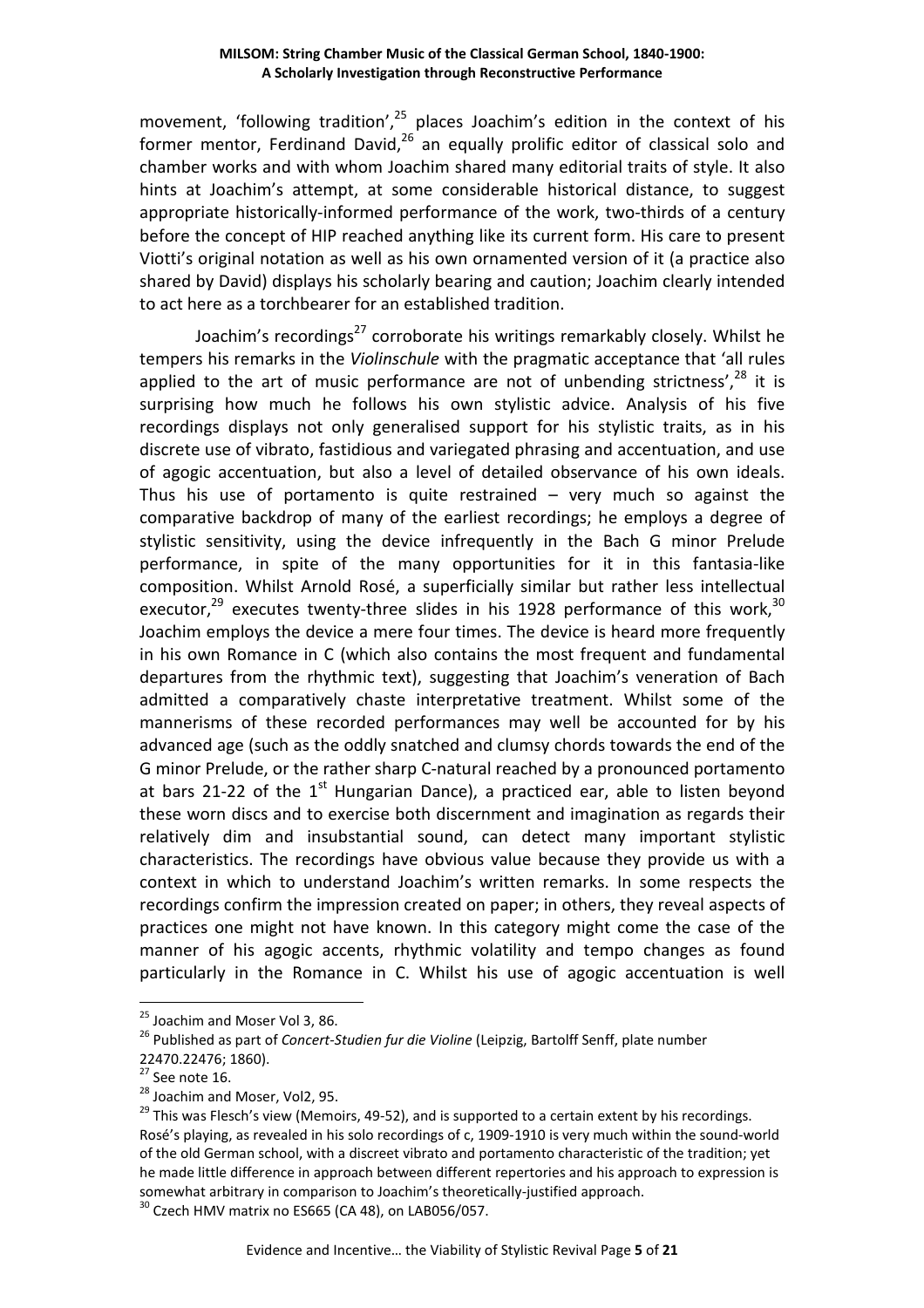documented and explored in significant detail by Fuller-Maitland in his biography,  $31$ the manner in which Joachim puts this into practice could not have been predicted from other sources alone. Slight as Joachim's discography is, its value cannot be underestimated.

In spite of this, there are many doubts about the evidence for Joachim's performing practices as revealed by these three strands of evidence, and a number of commentators and scholars have voiced their circumspection.

Carl Flesch was critical of the *Violinschule* and many of Joachim's editions, in which, in his view, Joachim's involvement is rather less than that of his collaborator, Andreas Moser. In spite of the fact that one might reasonably assume that both men were in agreement as regards the content of their jointly-authored outputs, Flesch attempts to break the two apart. Flesch may have felt unable to criticise Joachim vociferously in a direct manner, but he did find opportunity to belittle Moser's work.

Thus he writes:

'…in the *Violinschule* bearing his name and in the Bach sonatas he succumbed all to easily to the influence of his collaborator Andreas Moser; many of the fingerings and bowings bear the stamp of a personality theoretically well-versed, but practically inexperienced and reactionary; for Moser was really one of the weakest violinists who emerged from the Joachim school, and he hardly got a chance to acquaint himself personally with the pitfalls of playing in public'.<sup>32</sup>

Of Joachim's editions, Flesch further remarks that…

'…at times he left too many fingerings and bowings to discretion, as in the case of the Corelli and Beethoven sonatas, which are hardly distinguishable from the original text'. $33$ 

It must be remembered that Flesch supported a newer style and attitude to violin playing, enshrined in his own prolific output of editions and writings, which show a markedly different attitude to execution and style. $34$  His testimony must itself thus be seen as highly suspect, although his balanced critique of Joachim's playing and the fact that even some of Joachim's supporters shared Flesch's criticism of the Berlin method of bowing (which aimed to replicate Joachim's own practice<sup>35</sup>) means that his remarks must be granted at least a dispassionate hearing.

 As regards Joachim's editions, Flesch's demurring might be said to originate in more than just his own self-interest and promotion and, indeed, in more than a change of attitude towards what a performance edition might contain.<sup>36</sup> Information about the content of Joachim's editions is thus rather contradictory.

<sup>&</sup>lt;sup>31</sup> Fuller-Maitland, 28.

 $32$  Flesch, 36.

 $33$  Ibid.

<sup>&</sup>lt;sup>34</sup> See note 19.

 $35$  Flesch, 34.

<sup>&</sup>lt;sup>36</sup> Flesch's remarks upon Joachim's editions make curious reading from the contemporary perspective. Urtext editions, aiming to remove editorial content and ambiguity, have high status today and heavilymarked texts are often criticised for this very fact. From Flesch's perspective, a good edition was,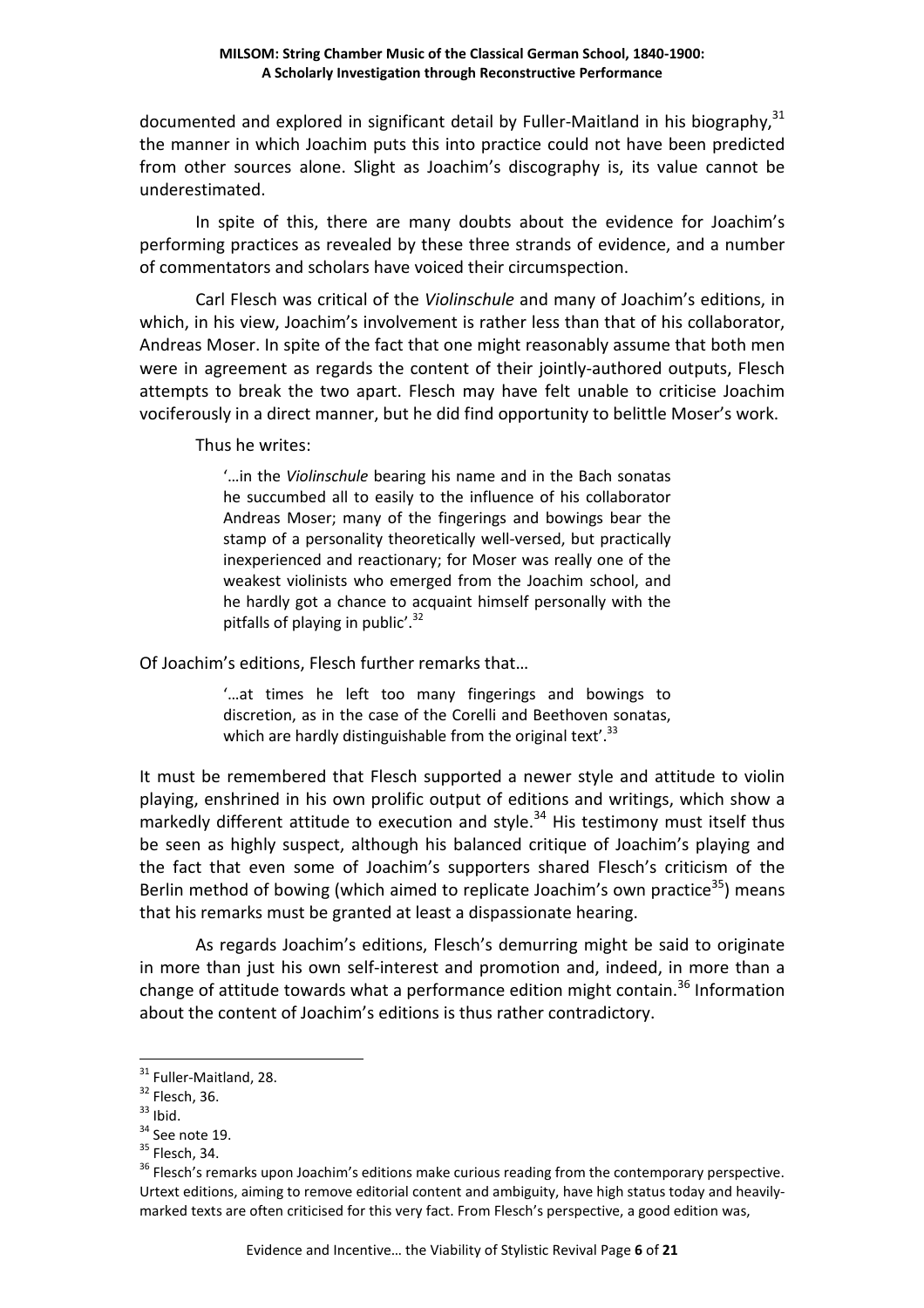In Moser's biography of Joachim, quoting in score form the opening of the Mendelssohn concerto in Joachim's edition, and opprobrious concerning Joachim's maintenance of Mendelssohn's original phrasing, he remarks that 'Joachim is not to be induced to publish editions of the pieces played by him in public'. Furthermore…

> '…He has refused all publishers, saying that the artistic side of a work cannot be imparted by written signs; and that those who wish to play the works of the great masters must have sufficient taste and knowledge of violin technique to find their own bowings and fingerings.'<sup>37</sup>

And yet, Moser and Joachim publish sixteen works in Volume 3 of their *Violinschule*, including concertos by Viotti, Beethoven, Mendelssohn and Brahms – all of which were not only played by Joachim, but which were synonymous with his performing career!

 Moser's remarks upon Ferdinand David's editions are equally perplexing. David was appointed by Mendelssohn as advisor to the young Joachim, and a comparison of many of the editions they made of the same works reveals distinct local differences and personal mannerisms (such as David's enthusiasm for slurred staccatos and avoidance of even-numbered positions, and Joachim's simpler, cleaner, but at times more complex fingering schemes<sup>38</sup>). But there is also evidence of a fundamental stylistic agreement as fellow members, perhaps, of a common German aesthetic heritage. Nonetheless, Moser criticises David's editions in no uncertain terms:

> 'He doctored up the old masters to suit the taste of certain contemporaries, by shameless alterations, adding superfluous ornamentations, far-fetched marks of expression, and introducing cadenzas quite opposed to the character of the music, and the insinuation of a host of vulgar and exaggerated nuances, thereby robbing these works of their charm and simplicity'.<sup>39</sup>

Moser does not provide examples or a clear context, which is regrettable. Certainly, David's editions of Beethoven or Spohr<sup>40</sup> do not seem heavily marked within the understanding of tasteful execution understood and practiced by Moser and Joachim. Whilst Viotti's 22<sup>nd</sup> concerto does admit ornamentation as previously observed, the ornamentations cannot be seen as 'superfluous' and are carefully differentiated from the original text in an attitude of editorial piety one might expect of a colleague of Mendelssohn, himself a scrupulous and scholarly editor. Certainly, if

 $\overline{a}$ 

<sup>39</sup> Moser, 44.

clearly, a heavily marked and prescriptive one and his own editorial stance suggests this. The restraint of many of Joachim's editions and his desire not to lay out an overly-prescriptive framework is more familiar to the modern perspective than Flesch's viewpoint. This also displays one of the key qualifications of the parity between Joachim and Auer, the latter, also, favouring a prescriptive and detailed editorial stance.

<sup>37</sup> Moser, 295.

<sup>38</sup> Compare, for example David's Viotti 22<sup>nd</sup> concerto edition (note 26) and Joachim's edition (note 23).

 $40$  For example, his edition of the Beethoven violin sonatas (Peters plate number 6531) and Spohr Op. 67 violin duos (Peters plate number 6236).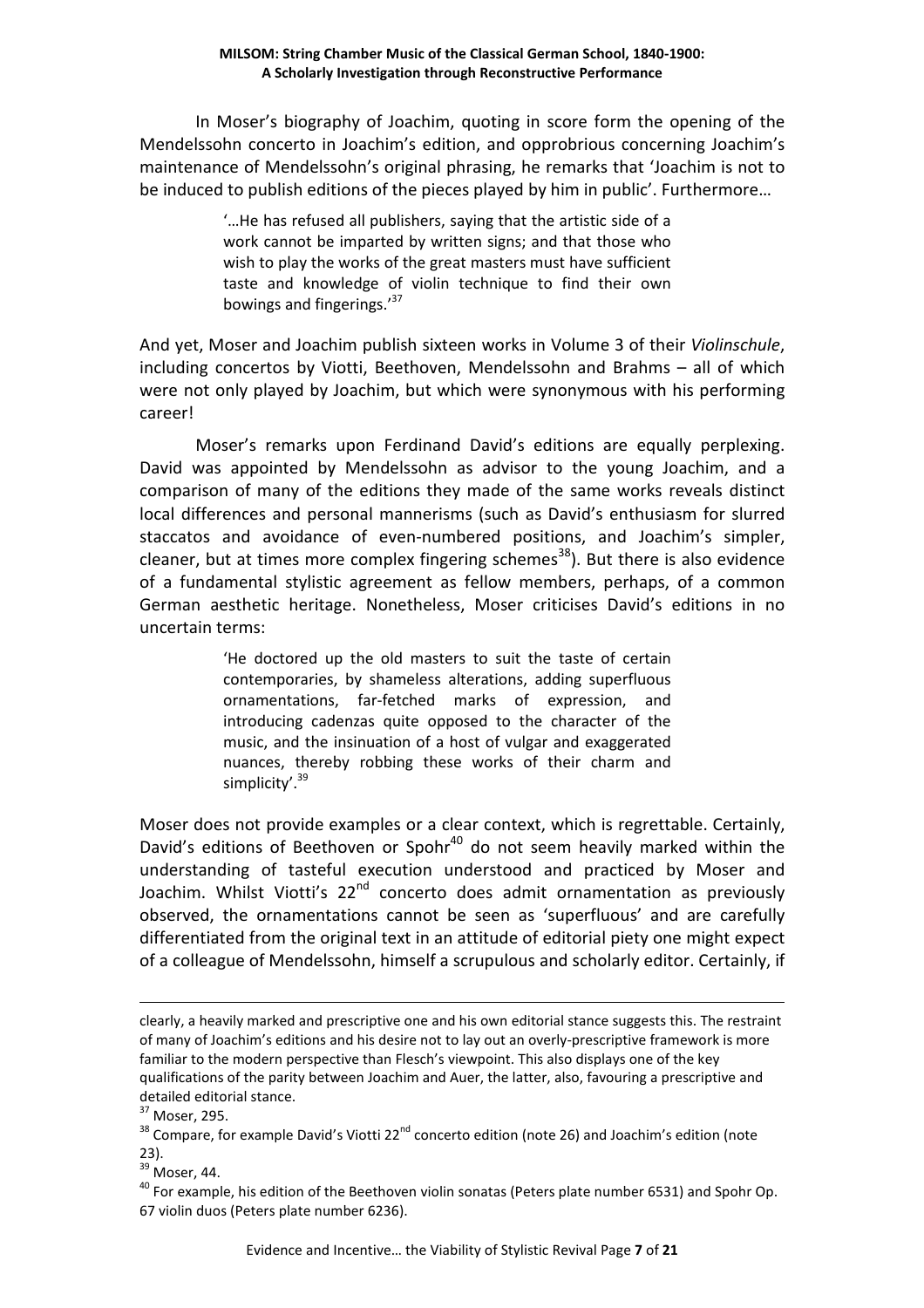David deserves Moser's invective, so too does Moser's master, Joachim. This underlines how perplexing and unreliable contemporary comment can be but it also warns us not necessarily to take Joachim's editions at face value.

If the written materials concerning Joachim's performing practice are problematic, they are much less contentious than the value of his recordings. It is perhaps revealing that Beatrix Borchard's recent text on Joachim dismisses them in a mere quarter-page paragraph in her 670-page biography of the violinist.<sup>41</sup> This is particularly curious given the immense volume of scholarship devoted to the analysis and evaluation of early recordings – Joachim's documents being some of the most famous and quoted examples. This said, Carl Flesch mentioned Joachim's recordings as an example of how the early processes proved incapable of conveying their author's charismatic bearing in performance; he remarks that, along with Ysaÿe and Sarasate, '…the merits of their personalities were inaccessible to mechanical reproduction'.<sup>42</sup> These remarks augment the more familiar argument in qualification of the value of early recordings generically, and Joachim's recordings more specifically. The intrusive recording conditions, limited frequency response, and inability to record for longer than 4 minutes at a time are in Joachim's case added to the issues inherent in extrapolating true aspects of performance style of a 72-yearold who may or may not have been bewildered by the strangeness of the recording environment. The technology was too primitive and the artist too much past his prime to give the recordings absolute authority, and certainly not the authority we would like them to have. The recordings might thus be seen as curiosities, but serious study of them as evidence of how Joachim played (or wanted to sound) is, so the argument goes, wildly and unrealistically optimistic. Even if the playing on the discs can be said to represent Joachim's unconstrained intentions, can we seriously extrapolate from a Hungarian Dance performance how Joachim played the Brahms concerto, or from the B minor Bourée, how he played the D minor Chaconne?

 As a result, the conventional thesis accepts that we know far more about Joachim than Louis Spohr or (perhaps of more interest to the popular mind) Niccolo Paganini, but still too little to be absolutely sure about any aspect of his performing practice. The existence of his sound recordings is thus rather tokenistic, and from the current perspective it is a matter of great frustration that the cheapest, crudest recording device for sale today would be infinitely more faithful to Joachim's sound than the recordings he did make. As a result, any attempt to revive Joachim's aesthetic stance must be seen at best as highly speculative and at worst as virtually impossible.

 Such a view can be challenged, however. Whilst it seems unlikely that significant new evidence will be unearthed to inform our understanding of Joachim's performance style, it is possible, with caution and all due caveats, at least to attempt

<sup>41</sup> B. Borchard, *Stimme und Geige Amelie und Joseph Joachim – Biographie und Interpretationsgeschichte* (Wien, Koln, Weimar, 2005), 55.

<sup>&</sup>lt;sup>42</sup> Flesch, 292. Interestingly, Flesch suggests that some players, including Kreisler and Heifetz, did record well, whilst Joseph Szigeti 'sounds even better canned than live' (ibid). As in the case of Caruso's singing, for example, it is tempting to assert that the 'recordability' of certain players as opposed to others explains their fame and influence (selling more records and reaching a wider audience). Had Kreisler's playing recorded less well, one wonder to what extent his playing would have had such a widespread and evident influence.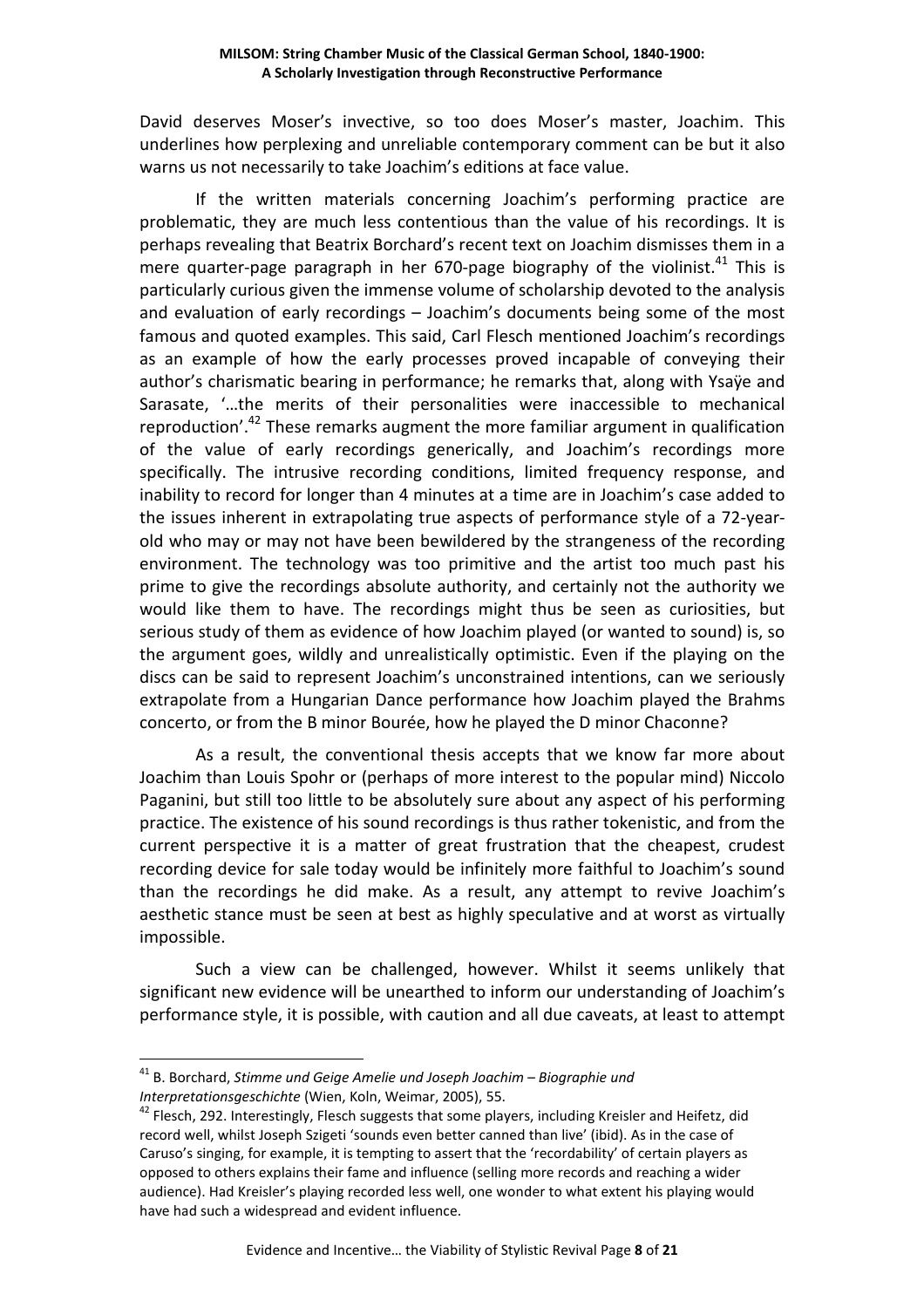a more complete understanding of his playing. Such a re-appraisal relies upon two elements: the motivation to re-capture Joachim's performance style, and use of alternative methodology to assess evidence of his playing.

 It is a matter of great puzzlement to me in 2007 that most 'historicallyinformed' performers have not by now made serious attempts to embody the style and practice of the nineteenth century in any substantial way. Whilst a number of performers and ensembles show interest in elements of style, few if any have achieved even a vague approximation of the style conveyed in many early recordings, or even described in nineteenth-century pedagogic literature. The Orfeo Duo and Eroica Quartet are both therefore relatively exceptional today in their aims. The latter ensemble, for example, has worked with Clive Brown on aspects of nineteenth-century performing practice. Even so, many of their recordings only apply known traits of the nineteenth century on a selective basis. The listening public, used to a senza vibrato tone in several decades of Baroque performance, are thus served with a pure tone (as on their Mendelssohn quartet recordings) for some of the time, although vibrato when it does surface is more akin to the modern more powerful ornament than the thin finger-vibrato of Joachim, Auer or Rosé. This said, other aspects of performance are not really in evidence: portamenti are very discreet and do not even approach Joachim's comparatively selective use of the device, whilst rhythmic treatment and tempo rubato do not evoke the volatility and spontaneity of Joachim's approach. The ensemble plays things very much as written and practice few attempts at the agogic accentuation so characteristic not only of Joachim's playing, but of this entire tradition.

 This situation might be seen as ironic, and even rather suspicious. 'Historically-informed' performance, when traced back to its origins, has, in general, advanced forwards in time. Direct evidence of the music practiced by the Dolmetsch family is very scarce and, until the sudden proliferation of performing editions, instrumental treatises and aesthetic manuals in the nineteenth century, the empirical basis of 'early music' is necessarily speculative. And yet, nineteenthcentury HIP does not always act on the known aesthetic position, and the comparatively direct evidence of early recordings is all too easily downgraded and dismissed as unreliable.

This attitude applies to Joachim's discography. The shortcomings of this resource are obvious and, as already suggested, great care needs to be taken as regards analysis of them. This said, Borchard's dismissal of them in such a brief fashion is perplexing because they still represent a record of his actual playing.

Indeed, Joachim himself seems to have been satisfied by the results. James Creighton quotes a letter from Joachim (presumably to an official of the Gramophone and Typewriter Company) in which high praise is given of the recordings:

> 'It was my privilege for a number of years to carry out experiments with the phonograph at Werner von Siemens, in the presence of Mr. Hehnholz [sic]. Since then I have retained an interest in such records and am very glad to hear the progress made by your Gramophone. I was very pleased to accede to your request to have a few selections from my violin repertoire registered, and was highly satisfied that by assiduous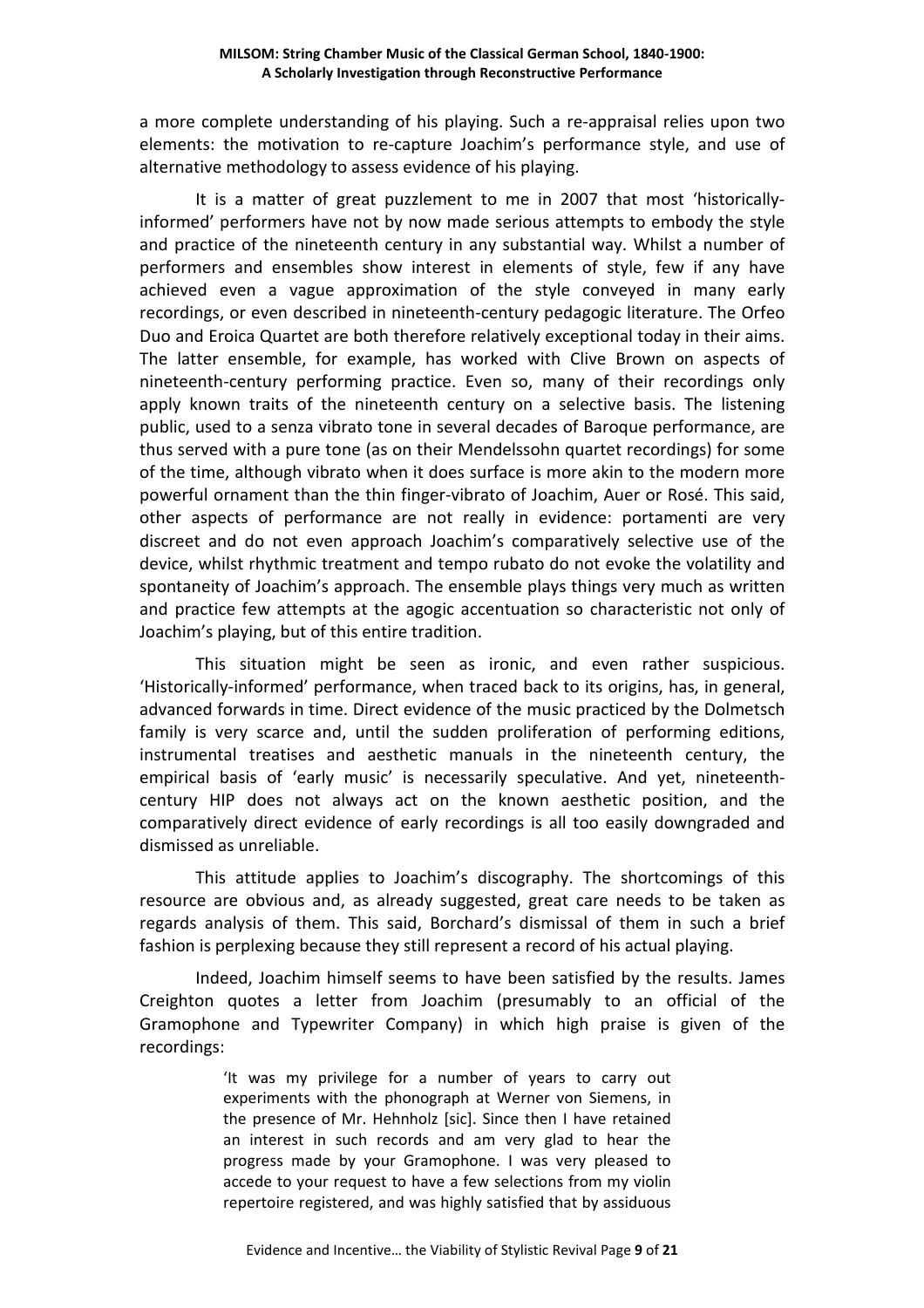attention they came out better on every occasion. I anticipate with pleasure a far reaching diffusion of the results.<sup>43</sup>

Obviously Joachim had lower expectations of the possibilities of recording than those of our own times, but this passage (which hints at the possibility of the existence of other, earlier sound recordings) shows how seriously Joachim took what for many was a mere curiosity. One might, as a result, suspect that such evidence is conveniently dismissed; the *idea* of Joachim's playing is perhaps less controversial than its reality.

Thus, revisiting Joachim's playing style might not be so hopelessly unattainable if scholar-performers have the will to do it. My present work as an AHRC Research Fellow in the Creative and Performing Arts<sup>44</sup> provides an opportunity for a whole-hearted attempt to immerse oneself in, and recapture Joachim's aesthetic ideals without the worries and potential distortions of the professional performance 'world', in which even the most zealous HIP performer has to regard to a certain degree the saleability of their playing in the context of modern taste.

Some optimism, indeed, can be voiced as regards the evidence on which to base this attempt at stylistic reconstruction. Whilst Joachim's own output raises a number of doubts concerning its ability to communicate his playing, other sources of information can be brought in to further explain and corroborate what one reads and hears.

Putting Joachim's own outputs into the context of his disciples can provide valuable insights. As one might expect of a figure of Joachim's stature, many musicians found his way of playing inspirational and attempted to capture for themselves some of his stylistic traits. A number of these players made recordings or, in other ways, left evidence of their playing in such a way as to further define our image of Joachim's playing.

Much of the study of the recordings of violinists, thus far, has appraised them in their contemporary setting (in order better to understand changing trends and tastes in performance as documented by them), $45$  or has taken a cautious historical approach, looking at the earliest-born musicians (including Joachim himself, of course) in order to flesh out an understanding of late nineteenth-century style. My first book, *Theory and Practice in Late-Nineteenth-Century Violin Performance*, 46 assessed the chronological relevance of singers and players to the nineteenth century by means of a simple 'rule of thumb' based on the birth date of the musician. I took 1860 or thereabouts as the latest birth-date of performers to be included in the study, on the premise that those who had reached the age of c.40 by the new century would, in all probability, have cemented their artistic (and therefore stylistic) reputations before the significant shifts in style that coincided with the first third of the twentieth century.

<sup>43</sup> Sleeve notes to MB 1019 (Discopedia – *Masters of the Bow*). The comments, presumably addressed to an official of the G and T company, are dated 27<sup>th</sup> August 1903 (Gmunden, Upper Austria) by Creighton.

<sup>&</sup>lt;sup>44</sup> The writer is engaged as a Research Fellow at Leeds University, UK. Details of the project can be found on the School of Music's web pages.

<sup>45</sup> As in Philip, *Early Recordings*.

<sup>&</sup>lt;sup>46</sup> See note 9.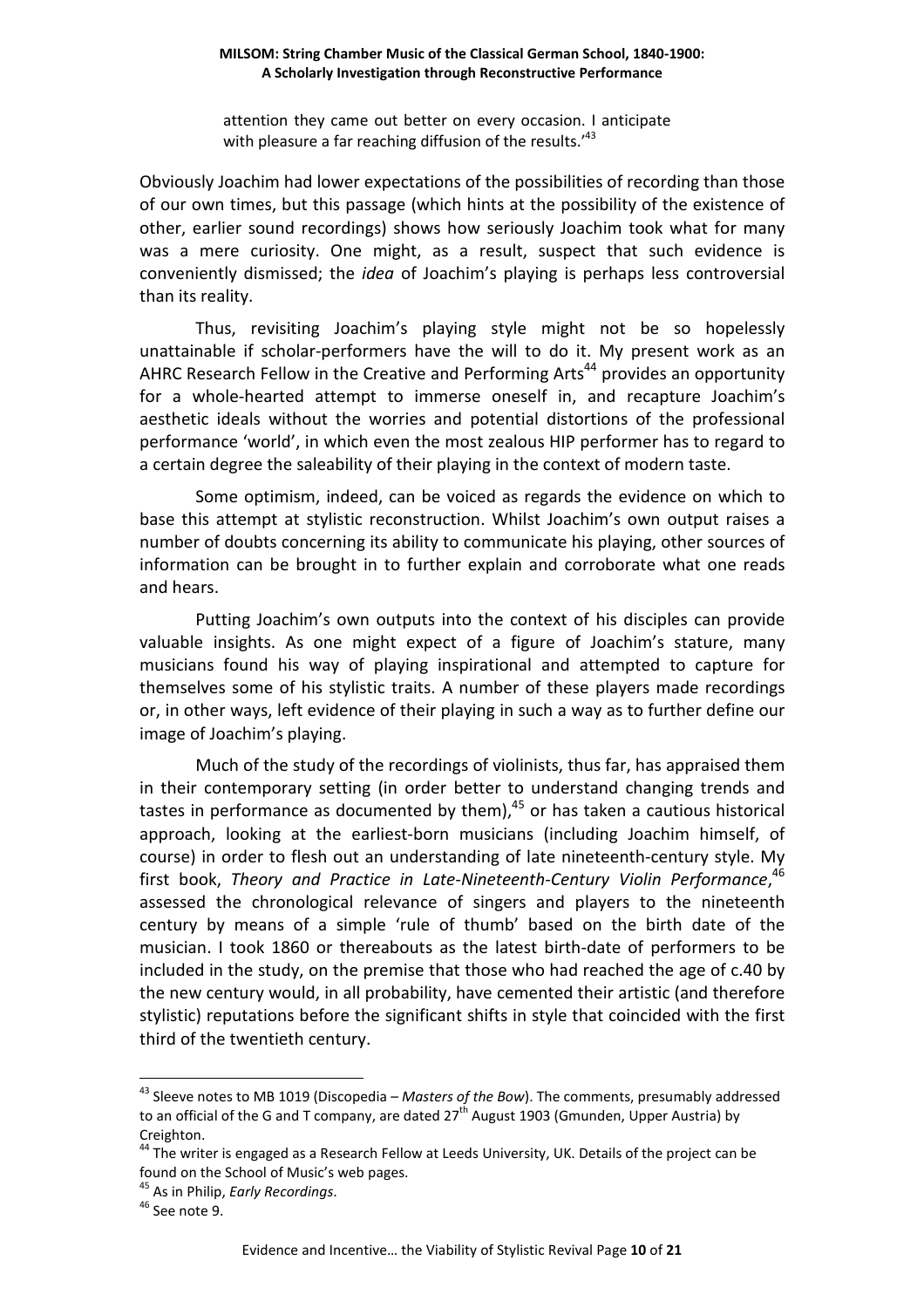Of course, such a hypothesis is, by definition, crude and creates its own difficulties. By the time electrical recording processes were invented, the youngest of these figures would be 65 years old  $-$  an age of greater venerability then than now. Some of the oldest on record, such as Santley, Patti, Sarasate or Joachim, might raise reasonable doubts concerning their performance standard on the grounds of old age. Moreover, strict adherence to such a historical criterion might avoid musicians who provide potent evidence but lie just outside the chronological boundary, such as Arnold Rosé (1863-1946) whose recordings of Beethoven with the Rosé Quartet, as well as some of his electrical-process solo recordings, were included in my study on the grounds that they provided fascinating information and interesting comparisons. Nonetheless, my study did not aim to be comprehensive, and since its research and publication other recordings have become much better known and available allowing a more detailed view of nineteenth-century style. In this category come the recordings of Marie Soldat-Roeger (1864-1955), who studied with Joachim, was admired by Brahms and who undertook a detailed examination of the cadenza of the Brahms concerto with Joachim.<sup>47</sup> A former teacher had been Augustus Pott, who had been a pupil of Spohr. Her recordings are not well known, aside from her performance of the slow movement of Spohr's  $9<sup>th</sup>$  concerto, which has been reissued on CD. $^{48}$  Her other recordings, including the first movement of Mozart's A major concerto, Beethoven's Romance in F, and unaccompanied Bach movements were released on LP by James Creighton on his own label in the  $1980s^{49}$  but have received rather less exposure than other players of her generation, in spite of her pedagogic pedigree and the interest this should arouse in scholars of nineteenthcentury performance.

 Looking at the work of later figures, likely to be stylistically impressionable in the shifting sands of the fin-de-siècle period is, of course, rather dangerous. Most of the violinists who made recordings in any quantity in the first third of the twentieth century were younger than Fritz Kreisler (1875-1962), who epitomised a more sensuous approach at variance with Joachim's architectural artistic outlook. This said, there are fascinating glimpses of Joachim's approach in a wider sphere of players and ensembles, certainly in the earliest recordings. The 'dry sound' associated with the nineteenth century (selective, tight vibrati, often prominent and regular portamenti, tempo volatility etc.) can be found in a number of violinists and ensembles who, perhaps, perpetuated the Joachim sound world. Some of these, such as the Brüder-Post or Grete-Eweler Quartets, $50$  are as yet relatively little-known and little-researched and there is, besides, a danger of hearing in them sounds that are simply 'old-fashioned' and thus crudely synonymous perhaps not with Joachim's style, but a more generally unfamiliar sound-world and timbre. Such ensembles may be closer to Joachim than, say, the first recordings of the Bohemian Quartet, but they are not necessarily (and certainly not empirically) comparable with Joachim himself.

<sup>&</sup>lt;sup>47</sup> See C. Brown, preface to Brahms Violin Concerto in D major Op. 77 (Barenreiter 'Urtext' score, Kassel, 2006), xii –xiii.

<sup>48</sup> BVA1 (Pearl), *The Recorded Violin* Volume 1.

<sup>49</sup> MB 1019.

<sup>&</sup>lt;sup>50</sup> Brüder-Post recordings (1921) re-issued on Japanese HMV SGR-8505; Grete-Eweler recordings (1922-4) on Japanese HMV SGR-8508.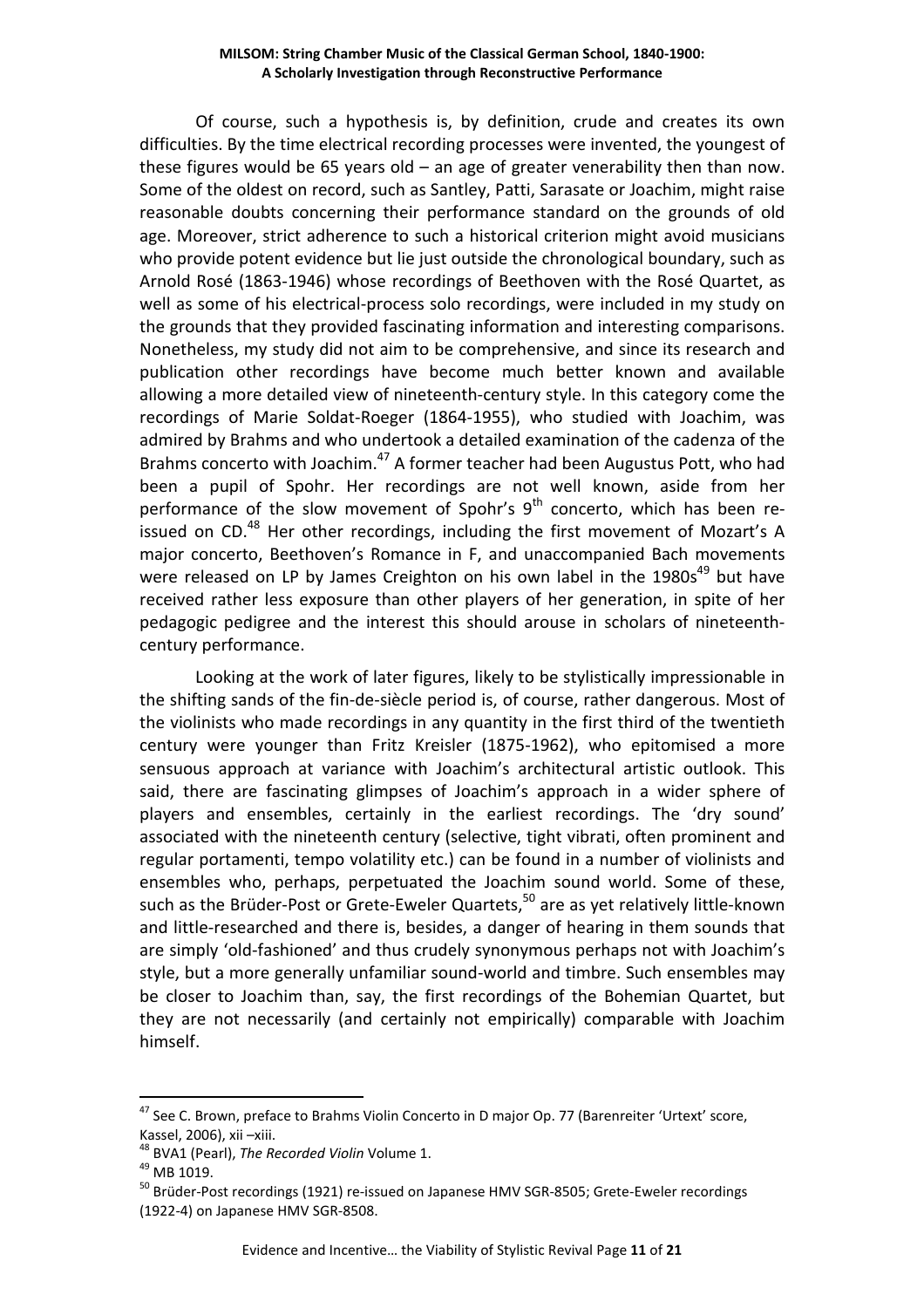Not all recordings by younger players can be dismissed in this way. Some players with direct connections with Joachim did make recordings and perhaps (for a time at least) perpetuated his style. Such players tend to be associated with Berlin, where Joachim lived and worked. Carl Flesch's recollections in his *Memoirs* make significant mention of this point, and often in rather acerbic terms. For example, he reflects that:

> 'The Joachim clique watched anxiously to ensure…that no alien element should get a hold in the musical circles of Berlin society. In the Mendelssohn house the Joachim cult sometimes took on the nature of idol worship and was extended to people whose only merit was that they had once been taught by the master, more or less successfully.'<sup>51</sup>

Flesch thus mentions Capet, for example, for his 'dry style…the Romance conception of German classicism<sup>'52</sup> and that he was 'hypnotically influenced by the old Joachim.<sup>'53</sup> In particular Flesch saw the Klingler Quartet as inheriting Joachim's style and mantle, not always to their credit, in his view. As Flesch writes:

> 'After Joachim's death he [Klingler] founded his own quartet and soon succeeded in attracting the orphaned Joachim community about him. Klingler no doubt possessed great technical and musical talent which, however, did not fully mature, owing to the peculiarities and shortcomings of his training. His bowing technique was still dominated by the fallacious theory of the lowered upper arm and a 'loose' wrist, not to speak of the unpleasant swells during his portamentos. His interpretative power, on the other hand, was considerable, and he even inherited some of the holy fire of his unforgettable master – though to the detriment of his personality. He stood, as it were, posthumously hypnotised by Joachim…He shaped his music more under the compulsion of a revered tradition than with the independent, personal imagination'.<sup>54</sup>

This quotation is worthy of a little analysis in itself, before examining a few examples of Klingler's style on record. Flesch clearly felt that Klingler's adherence to Joachim's style was artistically unhealthy, and it is curious to note that his homage to Joachim was 'to the detriment of his personality.' For all Flesch's apparent modernity and demand for artistic progressiveness, his very requirement of such a factor places him within a now distant philosophical framework. Few, if any, musicians of merit today would elevate this factor so greatly. Propriety and sensitivity – understanding and playing the music with meaning and sentiment – are perhaps universal axioms, interpreted and applied in widely varying circumstances (from the approaches of the 'mainstream' to those of 'historically-aware' persuasions). The demand for style itself to make strides of progress is a deterministic notion challenged, indeed, by the interest and study of Joachim itself, of which this article is a symptom.

<sup>51</sup> Flesch, 146.

<sup>52</sup> Flesch, 94.

 $53$  Flesch, 94.

 $54$  Flesch, 251.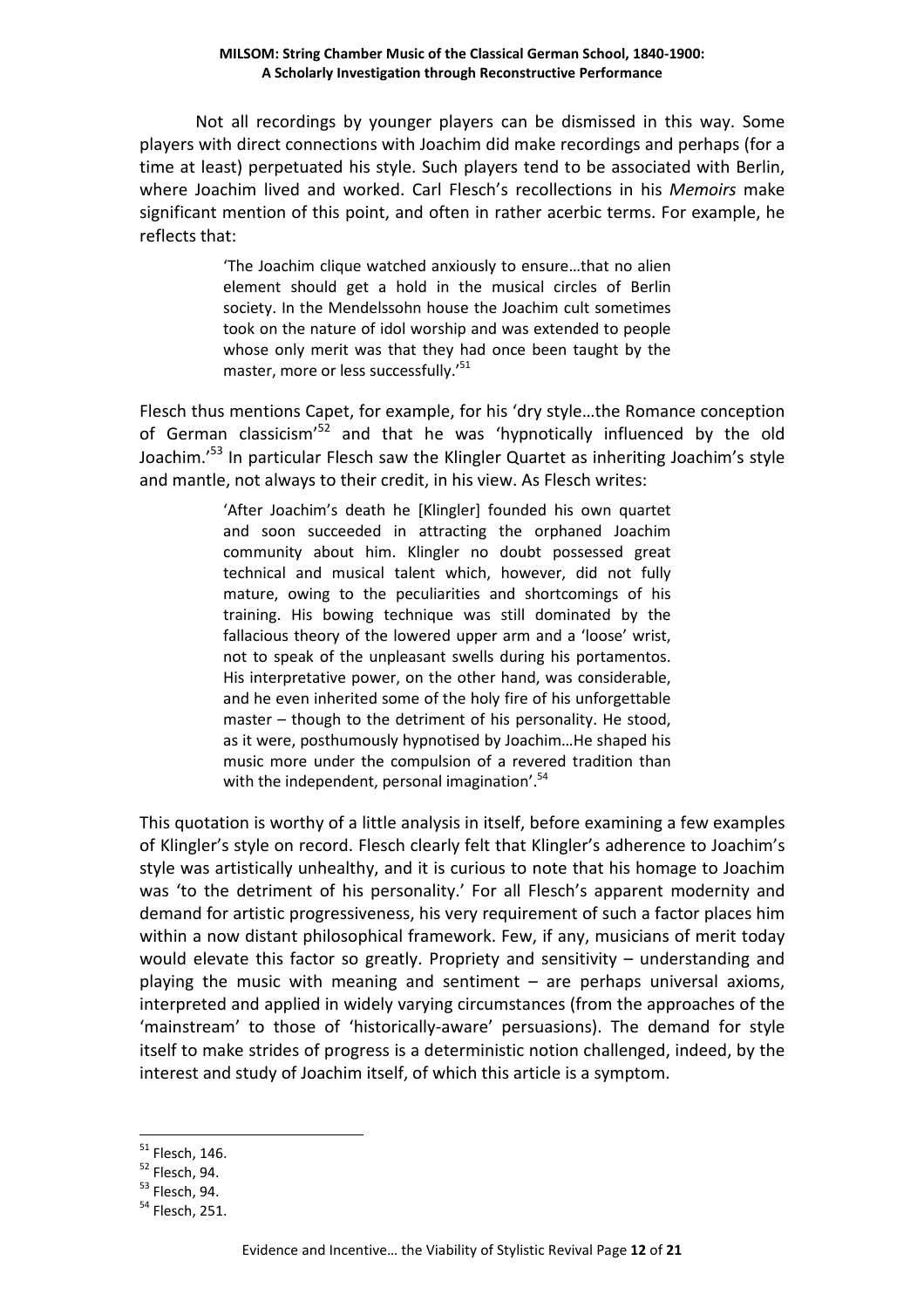Such a factor may explain some of Flesch's invective, here, and elsewhere, regarding style and technique associated with Joachim. What Flesch describes as the 'peculiarities and shortcomings' of his technique, and his subsequent description of it is, in fact, the established bow-action found in Spohr's writings, as well as those of the early Paris school, and it even has similarities with that described by Leopold Mozart. Coupled with his criticism of Klingler's portamentos, one can glimpse quite clearly Flesch's (possibly self-protective) spurning of what he considered out-dated playing style and technique. Ironically, this is helpful for us since it suggests that the Klingler Quartet had much in common with Joachim's playing, and given our necessarily limited view (and absence of recordings of the Joachim Quartet itself) this is a valuable and enticing prospect.

 The Klingler Quartet recordings corroborate these comments. The sound world of these discs is immediately recognisable in the context of the classical German style, and there are many obvious similarities with Joachim's own playing. In the early acoustic performances of 1911-12 there is a general avoidance of vibrato, and where it does exist it is shallow, tight and certainly in keeping with the device in Joachim or Auer's playing.

In the 'Alla danza tedesca' movement of Beethoven's Op. 130 quartet,<sup>55</sup> the Klingler quartet's 'dry sound' is accompanied by occasional, slow and pronounced portamenti (a feature Flesch comments upon) as in bar 7 from the C down to the Fsharp in violin 1. The tone is predominantly senza vibrato, and the staccato dots (as in bar 27) are on the string. In this place Klingler anticipates the barline, giving the first note of the bar an agogic accent. As often with Joachim, the agogic accent is accompanied by a simultaneous dynamic accent. Perhaps as a reflection of Leopold Mozart's advice to stress the on-beat portion of tied figures,<sup>56</sup> Klingler 'leans' into the downbeat portion of his elongated first quaver:



## **Ex. 1**

 $\overline{a}$ 

Although this might appear to be a rather minute dissection of a localised moment in this recording, there are many other examples of such rhythmic treatment and indeed, other rhythmic features associated with nineteenth-century performance. In the passage from bar 89, the first violin's decorated semiquaver passage is treated with rhythmic freedom; this freedom, however, exists above a largely 'metronomic' accompaniment, creating a rare instance of obvious tempo dislocation (which was commonplace in piano playing) in string playing in early recordings. In part this occurs as one might expect, where there are widely spaced leaps and string crossings, but technical concerns alone do not explain some of the most startling passages. At bars 105-107 Klingler dwells on the first part of the bar, hurrying the remainder to remain within the bar and align with the accompaniment, as at 113- 115 (Ex. 2). At 118-120 the pace of the dislocation changes and becomes a more

<sup>&</sup>lt;sup>55</sup> Odeon recording of 1912 (matrix number 79169:xxB 5670), on SGR 8506 (Japanese HMV).

<sup>56</sup> See for example L. Mozart, *Versuch einer gründlichen Violinschule* (Augsburg, 1756R1922, trans. E, Knocker, New York, 1949), 39-40.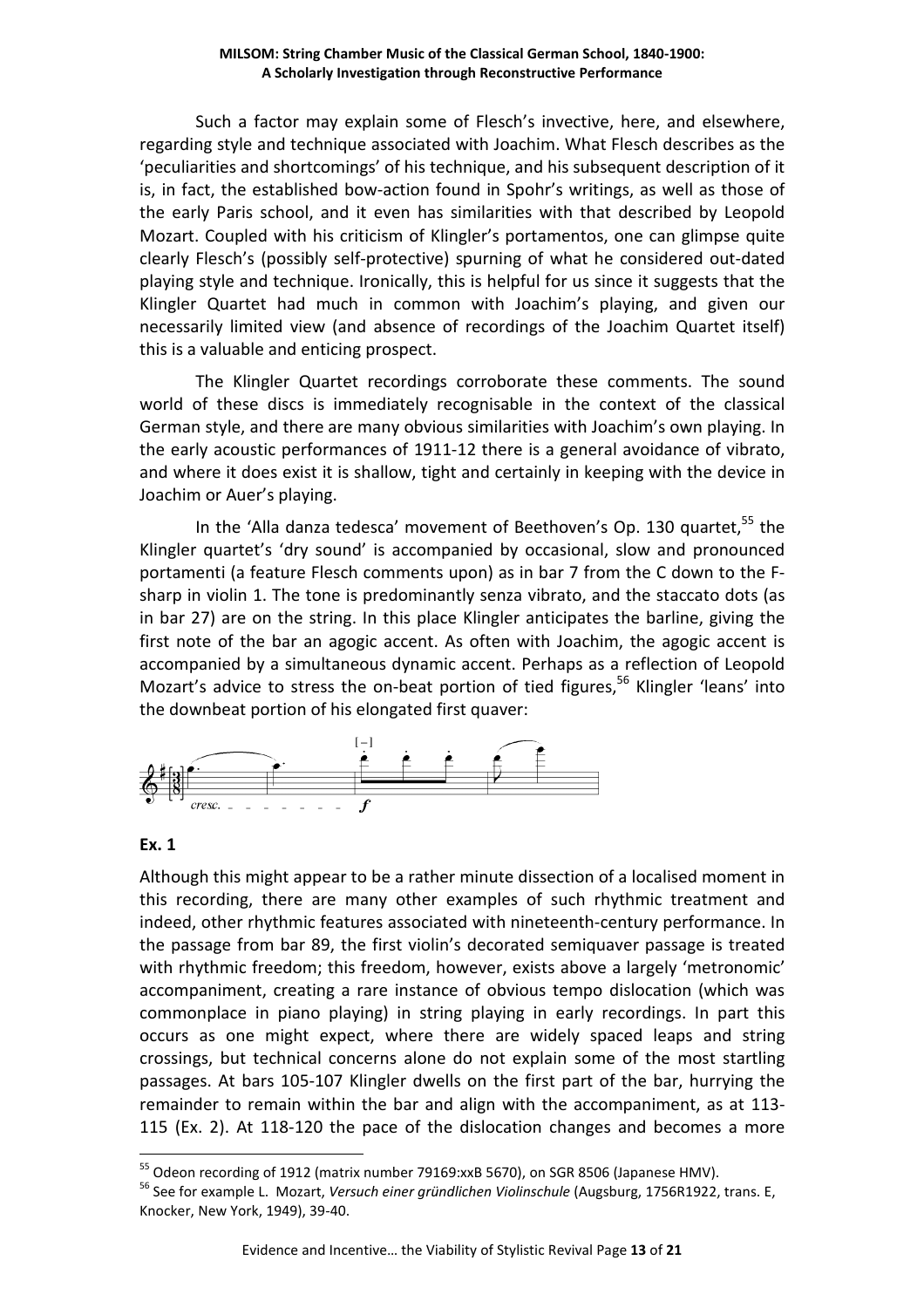general application of tempo flexibility – bars 118-119 push forward, and at 120 the tempo eases back into the theme:



#### **Ex. 2**

 $\overline{a}$ 

The c.1923-5 Rosé Quartet recording<sup>57</sup> makes an interesting comparison. The later, electric recordings of this ensemble<sup>58</sup> are well known and oft quoted as suggestive of a nineteenth-century style, preserved (comparatively) intact into the era of recordings. The Klingler comparison qualifies this – the quartet sounds more modern and lacks many of the rhythmic features of the Klingler performance. Rosé uses appreciably more vibrato in general, particularly on the dotted crotchets near the start and, although there are some eccentricities (including the curiouslyengineered portamento in bar 4 on the repeat, which has little obvious justification in nineteenth-century aesthetic theory and appears rather the product of momentary whimsy), the performance does sound more 'modern'. The repeated quaver figure as at 27 is rendered much more regularly (and rather without shape) and the passage at 89 is, likewise, comparatively metronomic, although there is a general tendency, as with Klingler, to make the second half of the bar lighter and faster than the start, perhaps in order to define the down beats. The impression of these two recordings, both apparently representative of 'old-fashioned' playing, is that Klingler's performance is one of movement, informality even, whilst Rose's performance sounds well-drilled and disciplined.

This comparison is reinforced in a later example of the Klingler ensemble, in the Scherzo of Cherubini's first quartet. More than twenty years later than the

<sup>&</sup>lt;sup>57</sup> Re-issued on Arbiter 148 (Arnold Rosé – First Violin of Vienna) Cherubini 1<sup>st</sup> quartet scherzo (matrix no. H 4-8772, 52130), Boccherini Menuetto arranged for quartet (matrix number H 4-8772, 52131), Beethoven Op. 130 'alla danza tadesca' (matrix number H.B.8216,51077), Mozart K465 Menuetto (matrix no. H.B. 8216, 51076).

<sup>58</sup> Op. 18/4, 74 and 131 quartets, re-issued on Biddulph LAB 056/057 (*Arnold Rosé and the Rosé String Quartet*).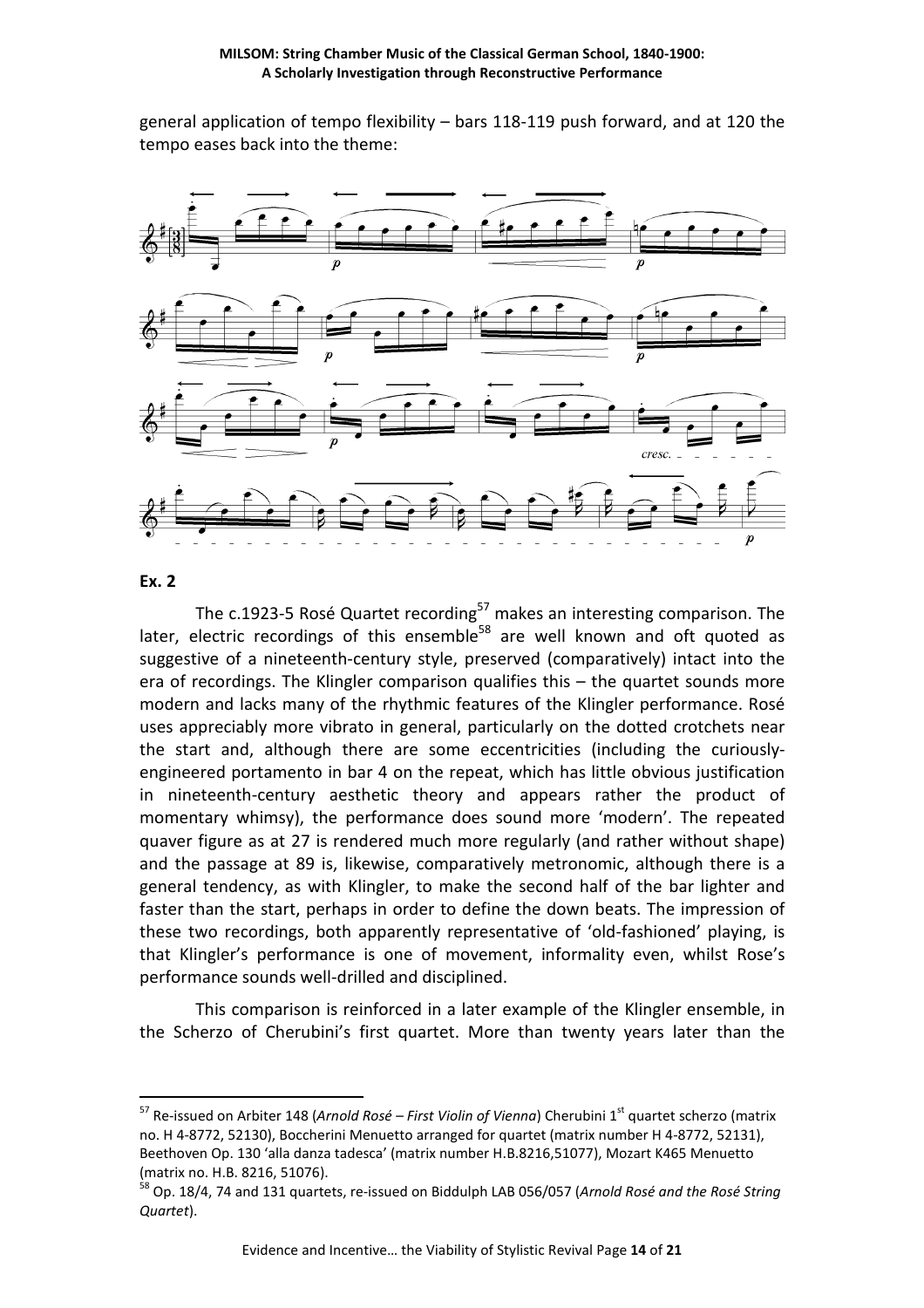Beethoven, this 1935 recording<sup>59</sup> is interesting because it shows, in part, how Klingler retained some of the rhythmic features found in his earlier discography, whilst more modern features were also 'imported' and overlayed. There is much more vibrato in this recording, particularly in evidence after the fermatas before the trio, and in the curiously languid reading of the final reprise of this section. This illuminates the difficulties inherent in examining the style of younger players. Klingler, of Kreisler's generation, $60$  may well have retained Joachim in his memory and sought to perpetuate his style of playing, but the quartet could not, in all probability, perpetuate the sound-world of a period that would have been considered aesthetically outmoded. This might also explain the Rosé Quartet's regular, if very slight vibrato, although one might also note that Rosé's early solo recordings contain very much more of it than even the later electric-process quartet recordings; this rather suggests that Rosé's quartet playing was comparatively puritanical and that he reserved the most use of the vibrato 'ornament' for solo playing.<sup>61</sup>

This Klingler performance is curiously eccentric. Cherubini's metronome mark of crotchet = 126 is conspicuously contradicted by the ensemble, which begins at about 84, accelerating after the first few bars to c.100. Frequently the three-quaver figure of the opening is treated to accents on the first and third of the group, giving it an oddly grotesque effect. In spite of the superior frequency and dynamic range of an electric recording, relatively little difference between forte and piano can be heard, as in bars 9-10, in which Cherubini's detailed and specific marking is curtailed in favour of a more generic bringing-out of high notes and strong beats. Nonetheless, rhythmic volatility and more specific instances of agogic accentuation remain, as in the Beethoven performance. Thus, at bars 13-14 the paired semiquavers are held and the remainder of the figure played lighter and faster; this unequal effect is a well-documented feature of Joachim's playing and discernible in his recordings. Aside from more general (already observed) tempo flexibility (which also includes a slow start to the Trio and slight accelerando to crotchet = 112, perhaps in parallel to the same feature at the very start of the movement), Klingler can use very obvious agogic accents, as at bars 58-59 which, in the slow and rather flaccid final reading, involves a substantial rhythmic change of a kind that had become very rare by the mid-1930s:





<sup>59</sup> Electrola matrix nos: EH 939-943, 2RA 810-3, 811-1, 812-1, 813-1, 814-2, 815-2, 816-1, 817-1m,818- 1, 819-1; re-issued on SGR-8506 (Japanese HMV).

<sup>60</sup> Karl Klingler (1879-1971), Fritz Kreisler (1875-1962).

 $61$  A comparison of his solo playing of c.1909-10 (re-issued on Arbiter 148) and his electric quartet recordings of 1927-8 (re-issued on LAB 056/057) is quite revealing. .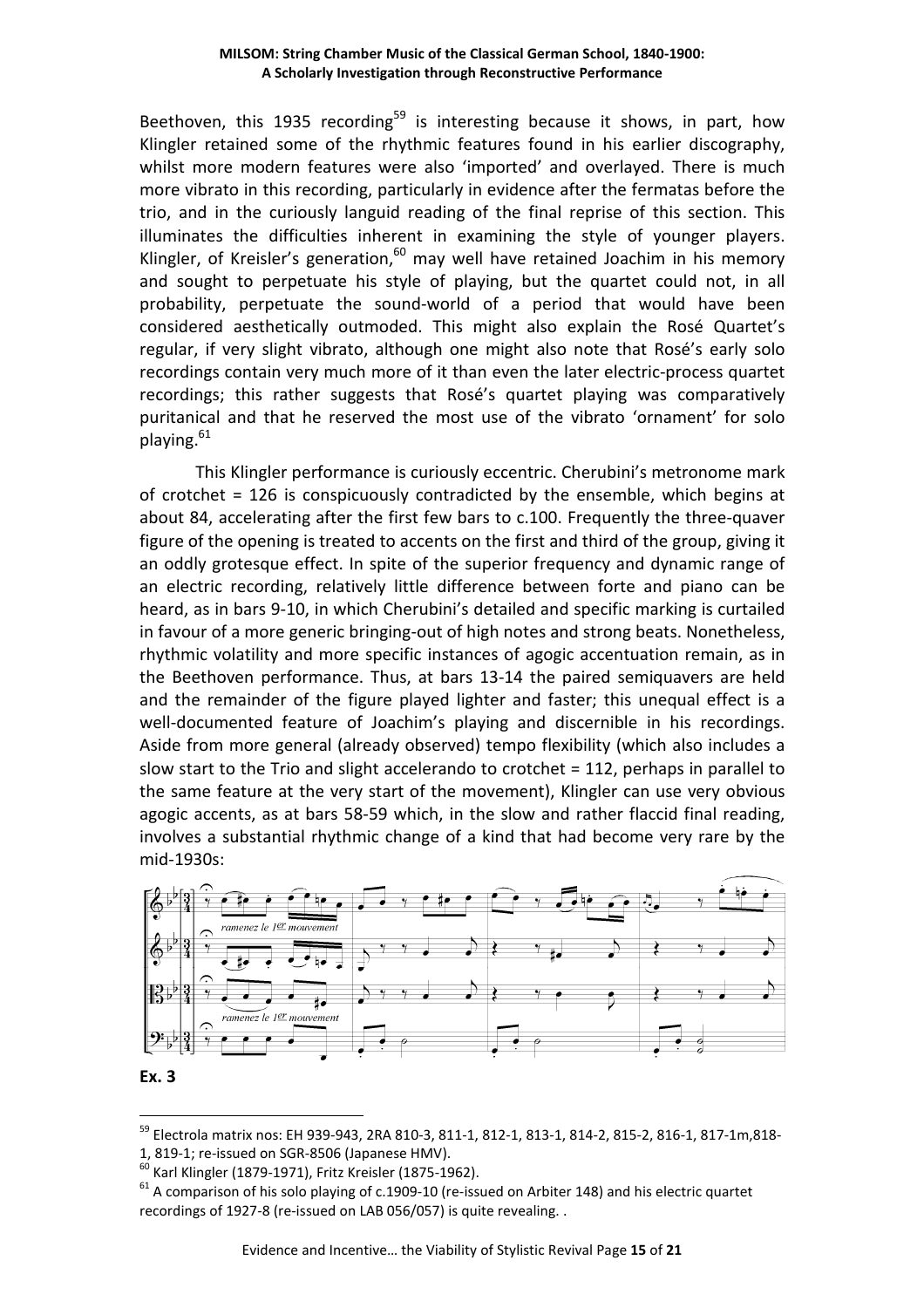The Rosé Quartet also recorded this Cherubini in the mid-1920s.<sup>62</sup> They begin at a faster crotchet = 112, which is still substantially at variance with the composer's marking, and accelerate in the first few bars in the same manner as the Klinger Quartet. As in the Beethoven performance, there are a few stylistic mannerisms that would be of dubious taste to Joachim, such as Rosé's slight 'swoop' up to the G in bar 7, and descending portamento on the two quavers of the following bar – features that, unlike Joachim's playing and the theoretical stance of most German school commentators, do not arise naturally out of the music but are oddly 'tacked on'. Rosé also tends to stress the second, not first note of a slurred pair (as at bar 6). This said there is much in common with Klingler's playing. The semiquavers at 13-14, for example are also played unequally and in a similar way. Rosé treats the Trio as a virtuoso exercise, setting off at a 'moto perpetuo' tempo of crotchet = 132, and with a bright, off-string timbre. Accordingly the figure at the opening of the second half of the Trio (Ex. 4) has the semiquavers very short and late, further enhancing the bravura effect and indeed, a sense of discipline and technical élan:



**Ex. 4** 

 $\overline{a}$ 

The comparison of these two examples is revealing. It shows, perhaps, that the Rosé quartet, although superficially similar to the classical German style, has a rather different motivation in which technical aspects (albeit within the aesthetic ideals of the late nineteenth century) are of primary concern.<sup>63</sup> Klingler's ensemble seems to place such matters rather lower down the list of priorities and, notwithstanding the 'modernisation' evident in their playing, some aspects of it retains a link to earlier practices. It is tempting to see their use of tempo rubato, agogic accentuation and tempo dislocation as part of their Joachim heritage. Certainly, if so, this would corroborate the comments of Fuller Maitland, who clearly considered such plasticity of rhythm and tempo as the defining excellence of Joachim's quartet playing.

Indeed, there are further fascinating glimpses of such matters. For example, the opening bars of the finale of Beethoven's Op. 127 quartet involves a rich variety of rhythmic changes and tempo manipulations that must have seemed eccentric indeed in 1935:

<sup>&</sup>lt;sup>62</sup> Re-issued on Arbiter 148; see note 55.

 $63$  That is to say, aesthetic decisions are comparatively arbitrary and seem to reflect a greater emphasis on showmanship than musicianship.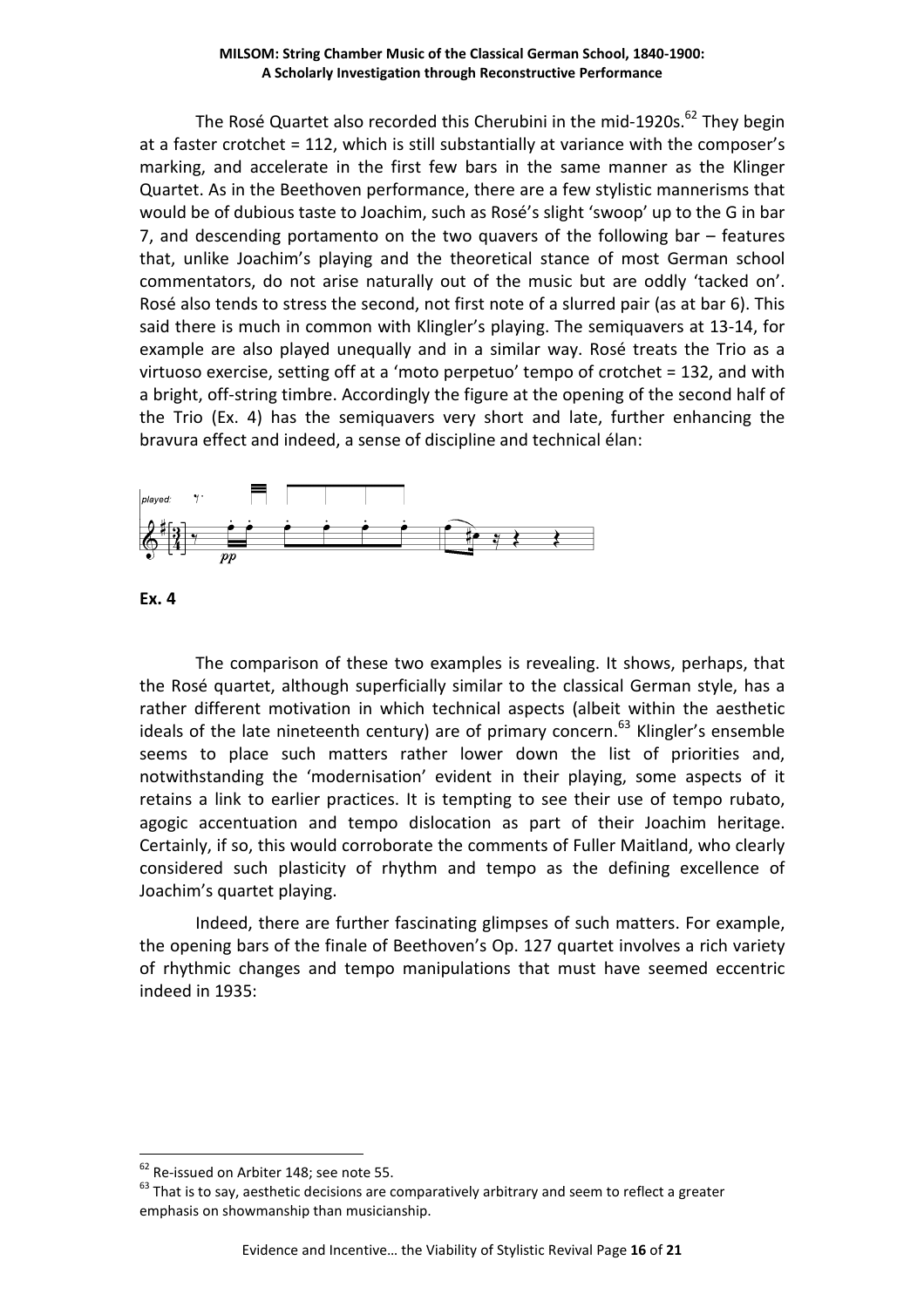

**Ex. 5** 

Klingler begins in a declamatory style, arpeggiating the octave opening chord, treating the lower note as a grace-note before the beat, an effect that relaxes the verticality of the rhythm at the start and throws extra weight upon the initial downbeat. The effect is repeated in a more subtle way by means of a slight 'spreading' of the sforzato chord on the third beat, in which the second violin slightly anticipates the first. Given that the two violins are an octave apart here, this might be said to reflect the style of the opening chord. The subsequent crotchets are very slightly hurried after a (fractionally) sustained sforzato minim. In bars 5 and 6 Klingler minutely elongates the first quaver of each bar (slightly more in 6 than 5) and the other quavers are played a little faster and lighter to compensate. The minims in these bars are held for their full value and slightly stressed, but then Klingler lengthens the A-natural in bar 7 very obviously, preceded by a slow and accentual portamento. The passage of slurred crotchets afterwards rushes with corresponding urgency in order to compensate for the time lost, a feature repeated in bars 13-20. There is then a sizeable caesura before the next theme starts.

To what extent, twenty-eight years after Joachim's death, might this bear *any* relationship with the practice of the Joachim Quartet? Empirically, of course this is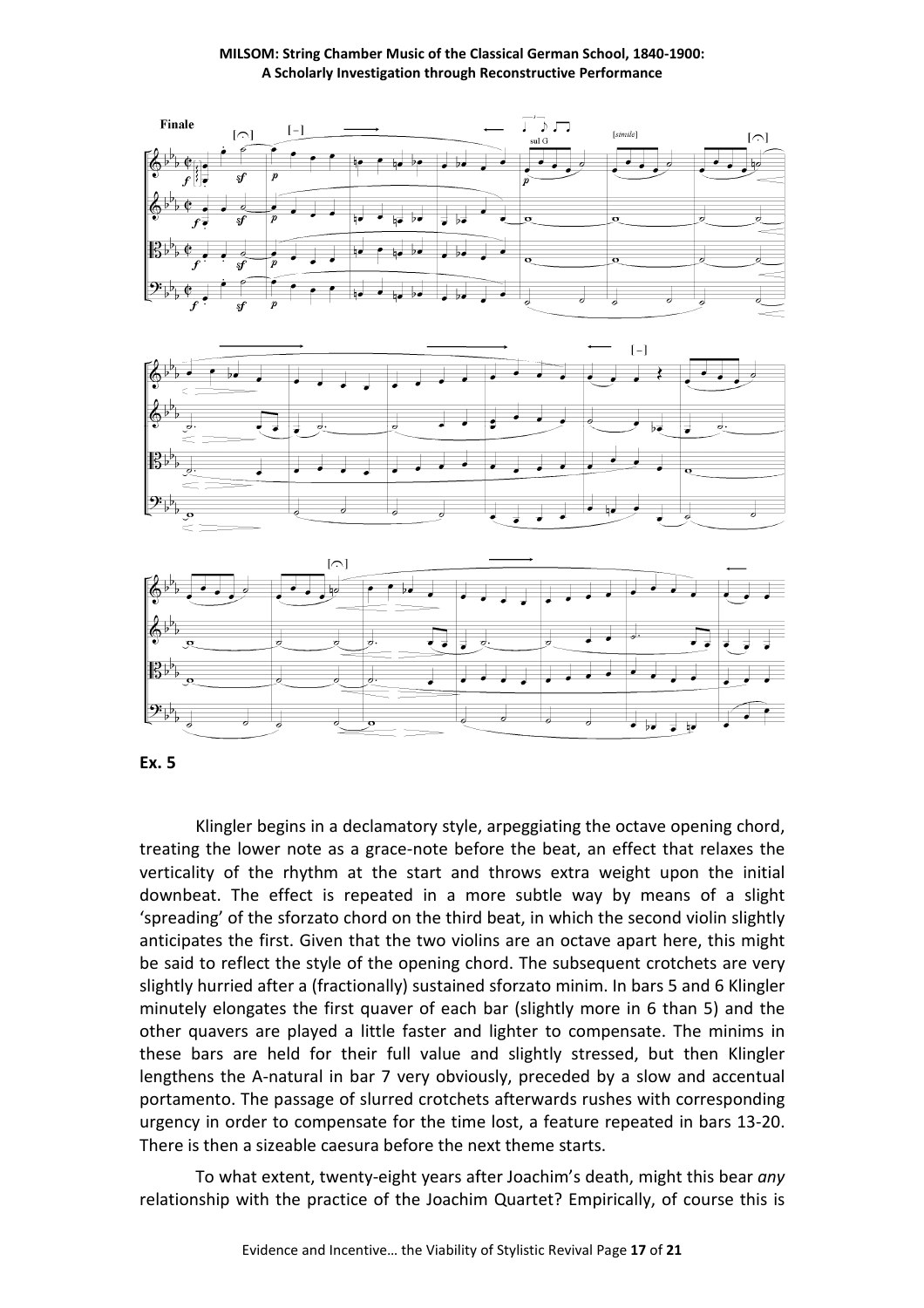an unanswerable question. It seems highly unlikely that these performing practices remained unchanged, when so many other aspects of playing had, by then, been so fundamentally transformed. This having been said, the detailed manipulation of tempo, the subtle handling of agogic accentuation, and the compensation-rubato that results in corresponding accelerandi after ritardandi – these are all features known to have been notable habits of Joachim's playing, and it is at least plausible to assert that the Klingler Quartet here are trying to perpetuate an observed performance tradition. This might also explain the curiously 'staged' effect of the above passage, as if the style had become in some respects petrified with age and temporal distance. This is a long way from Joachim's legendary spontaneity, and in fact might be seen to be the opposite of his ethos. Nonetheless, it might help provide the modern player with more information with which to understand Joachim's style.

The solo recordings of Marie Soldat-Roeger, $64$  another Joachim pupil, corroborate many of the features of the Klingler recordings whilst proving (perhaps unsurprisingly) a more direct comparison in other respects. Although James Creighton criticises her for the 'rather academic' repertoire in her recordings,<sup>65</sup> it is a tremendous gift to the scholar that it is so, since there are many examples of direct relevance to Joachim's own practice and it is easily conceivable that she would have worked on this repertoire with him.

Her performance of the first movement of Mozart's  $5<sup>th</sup>$  concerto<sup>66</sup> is notable for her use of agogic accents and a manner of tempo flexibility that seems entirely consistent with Joachim's own practice.

The Adagio inhabits a sonority similar to Joachim's, although it should be noted that Soldat does not perform the same fingerings as in Joachim's edition, and she uses a little more vibrato. It seems probable that the amount of vibrato reflects the later date of this recording (c.1926), at which time all players, to a greater or lesser extent, had liberalised their use of the device. Nonetheless, the character of the vibrato is discreet and superficial and, coupled to the evident but tasteful portamenti, Joachim's approach is still discernible.

In the following Allegro aperto section (bar 46) one finds a fascinating variety of rhythmic manipulations, entirely congruent with accounts of Joachim's playing and aesthetic postulation of the nineteenth century. The dotted rhythm at the opening is rather over-dotted (and the falling quaver figure at bar 55 is performed as a dotted rhythm, unlike the notation), whilst important notes are highlighted by agogic accents, such as the high A in bar 48, or the E in 49. In the semiquaver passage, comparable to passages in the Cherubini quartet described above, the paired slurred notes are dwelt upon, and the following notes rushed to a very obvious and noteworthy degree.

<sup>64</sup> MB 1019.

<sup>&</sup>lt;sup>65</sup> Sleeve notes to MB 1019.

<sup>&</sup>lt;sup>66</sup>.Union A 3006/8, in MB 1019. See annotated scores attached here.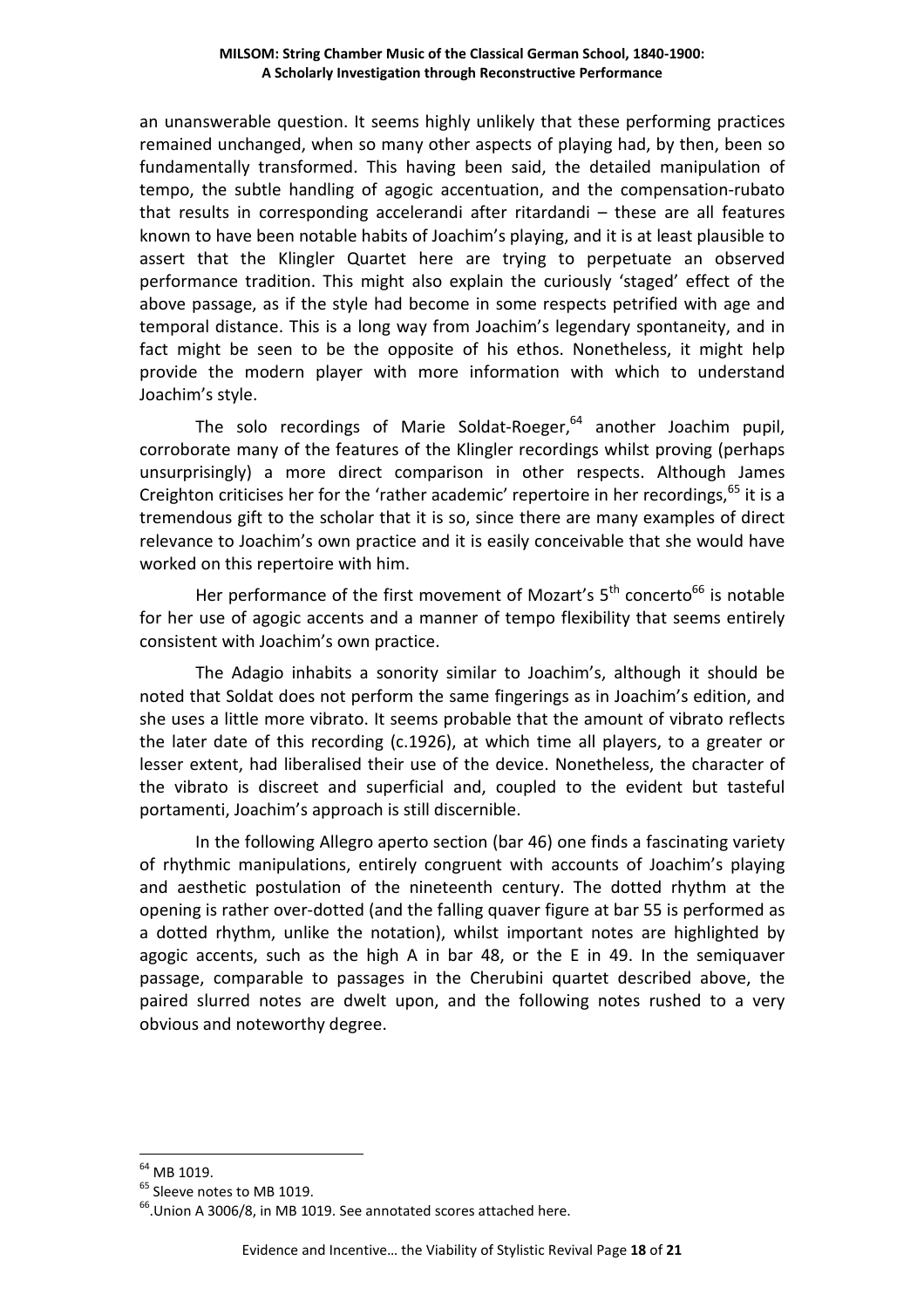**MILSOM: String Chamber Music of the Classical German School, 1840-1900: A Scholarly Investigation through Reconstructive Performance** 



#### **Ex. 6**

When this passage recurs at bar 144, Soldat's interpretation becomes more impetuous. The unequal treatment of the semiquaver passage now includes marked accelerandi (147-8, for example) and (James Creighton's remarks notwithstanding) this performance seems to capture some of the fiery excitement known to have characterised Joachim's playing. Her cadenza continues this trait; it is, in fact, remarkable how closely this resembles Joachim's playing. There is only one obvious vibrato example that Joachim might not have effected, on the chord in the  $5<sup>th</sup>$  quaver of bar 8 in the cadenza. Otherwise, the tone is, if anything, purer here than in the main body of the movement. Soldat follows Joachim's fingerings (in this, his own cadenza) quite faithfully, exploring their possibilities for portamenti, whilst chords are spread quickly and cleanly, in a manner very similar to Joachim's in his G minor Prelude performance, for example. Her non-vibrato tone retains a warmth and richness, suggesting a firm bow-stroke in the upper half of the bow, characteristic of nineteenth-century technique.

Such traits are perpetuated in her Bach Partita no. 3 (Largo) performance,  $67$ which also makes for an interesting comparison with Joachim's own unaccompanied Bach. Indeed, if one listens to Joachim's G minor Prelude and then this recording in quick succession the similarities are startling. Soldat uses a little finger-vibrato on some of the longer notes, but then so does Joachim (and it is all too easy to simplify Joachim's approach to the device by claiming, inaccurately, that Joachim uses no vibrato in this Bach performance). In comparison to David's edition of the work,

<sup>67</sup> Union A 3004, in MB 1019.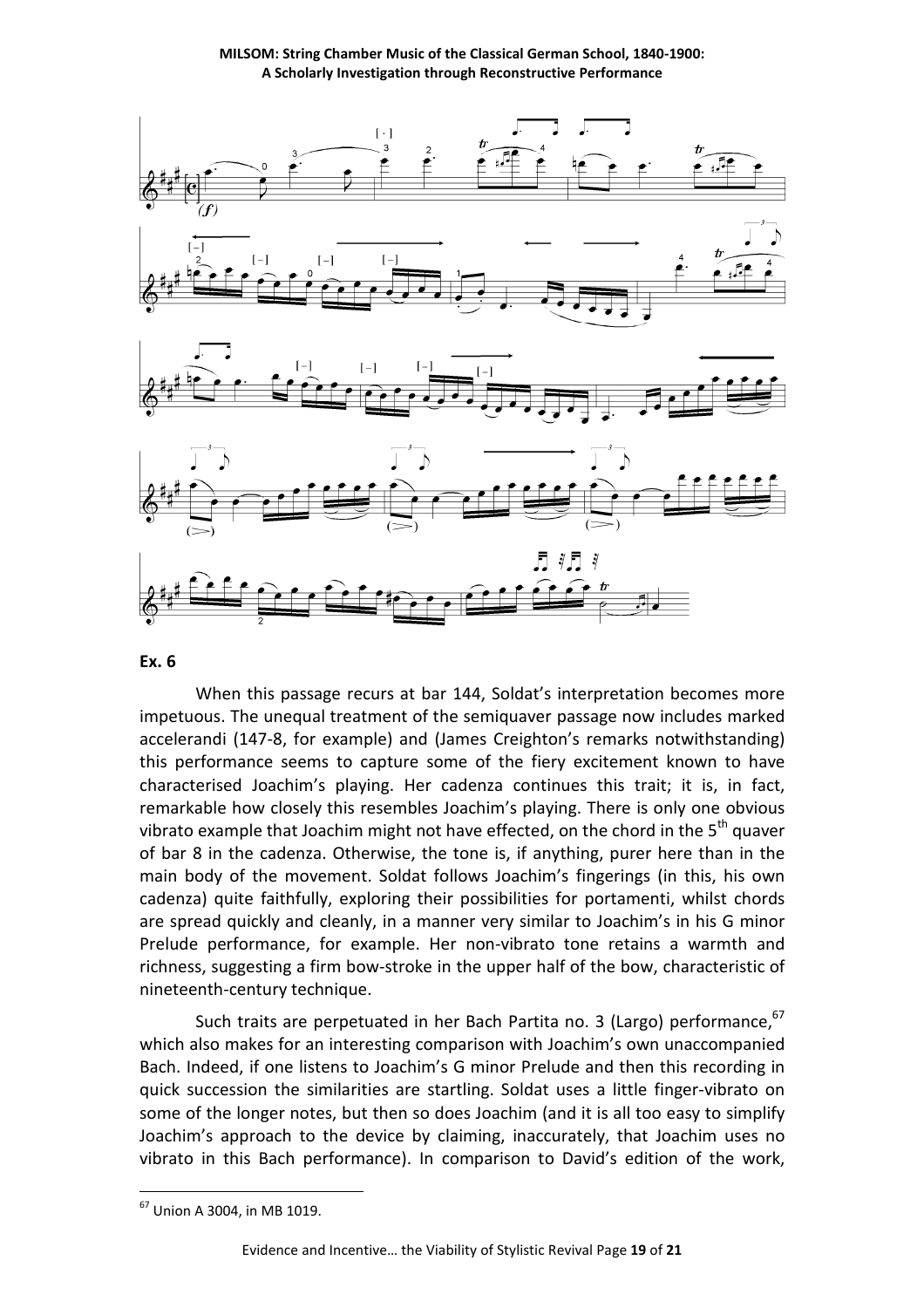Soldat changes a few of the fingerings, often to invite discreet but regular portamenti, and across wider intervals, as in bar 8 in which consecutive  $4<sup>th</sup>$  fingers are implied by her playing – a fingering system entirely in agreement with those of the nineteenth-century German school. As with Joachim, tempo is quite freely treated, time being taken in particular at the points in the texture where there are portamenti over larger intervals, all of which gives the movement a lyrical and reflective character. Chords are spread quickly and accented, in a manner not unlike Joachim's (although his rich and organ-like tone in these passages is not so well conveyed in Soldat's recording).

Soldat's other recordings corroborate these aspects. Economy of scope in this particular article precluded further examples here, although mention must be made of what is at present her most famous recording – that of the slow movement of Spohr's  $9<sup>th</sup>$  concerto, in which (after the teaching of Augustus Pott, a Spohr pupil) she adheres remarkably closely to Spohr's fingerings and vibrati as indicated in the edition of the work published as part of his *Violinschule*. 68

\* \* \*

Re-appraising the performing practices of the oldest violinist on record necessitates looking beyond these brief and insubstantial sound fragments. If Joachim's recordings are placed in the context of his other writings, contemporary comment and indeed the actions of his protégés and admirers, they can indeed convey much about his playing.

Do we, then, know enough about his playing to reconstruct it? Do we have enough evidence, a century after his death, to recreate a Joachim 'sound-world'? Certainly, almost all of the sources discussed in this essay have their limitations and need careful handling. From a purely empirical standpoint, stylistic 'recreation' is an imprecise concept anyway. Does it entail copying how Joachim played, and if so how can one ever know with certainty that this is accurate? Does it (perhaps more pragmatically) involve learning his performance language: playing, as it were, in the manner of a pupil? This seems much more realistic, but harder perhaps to quantify.

The extent to which, a century after his death, musicians are able to recreate something of Joachim's approach will always be debatable, but cannot be dismissed out of hand. Careful and intelligent understanding of Joachim's outputs in context can help us better to understand their significance and validity, and, although Joachim's own output is less than we would wish it to be, it has more foundation when placed in its immediate context. Joachim's stature as a player was a paradox he was a conscious embodiment of established tradition: something that, in his eyes perhaps, gave his playing greater authority – yet at the same time he prized spontaneity and flexibility as key critera of art. For Joachim more than most others it seems likely that his playing varied widely from one day to the next, which rather qualifies the wider significance of his recordings, explains the sketchiness of his editions, and makes the relevance of the performances of even his closest disciples of dubious empirical validity.

<sup>68</sup> L. Spohr *Violinschule* (Vienna, 1832, Eng trans C. Rudolphus, 1833), 212-6.